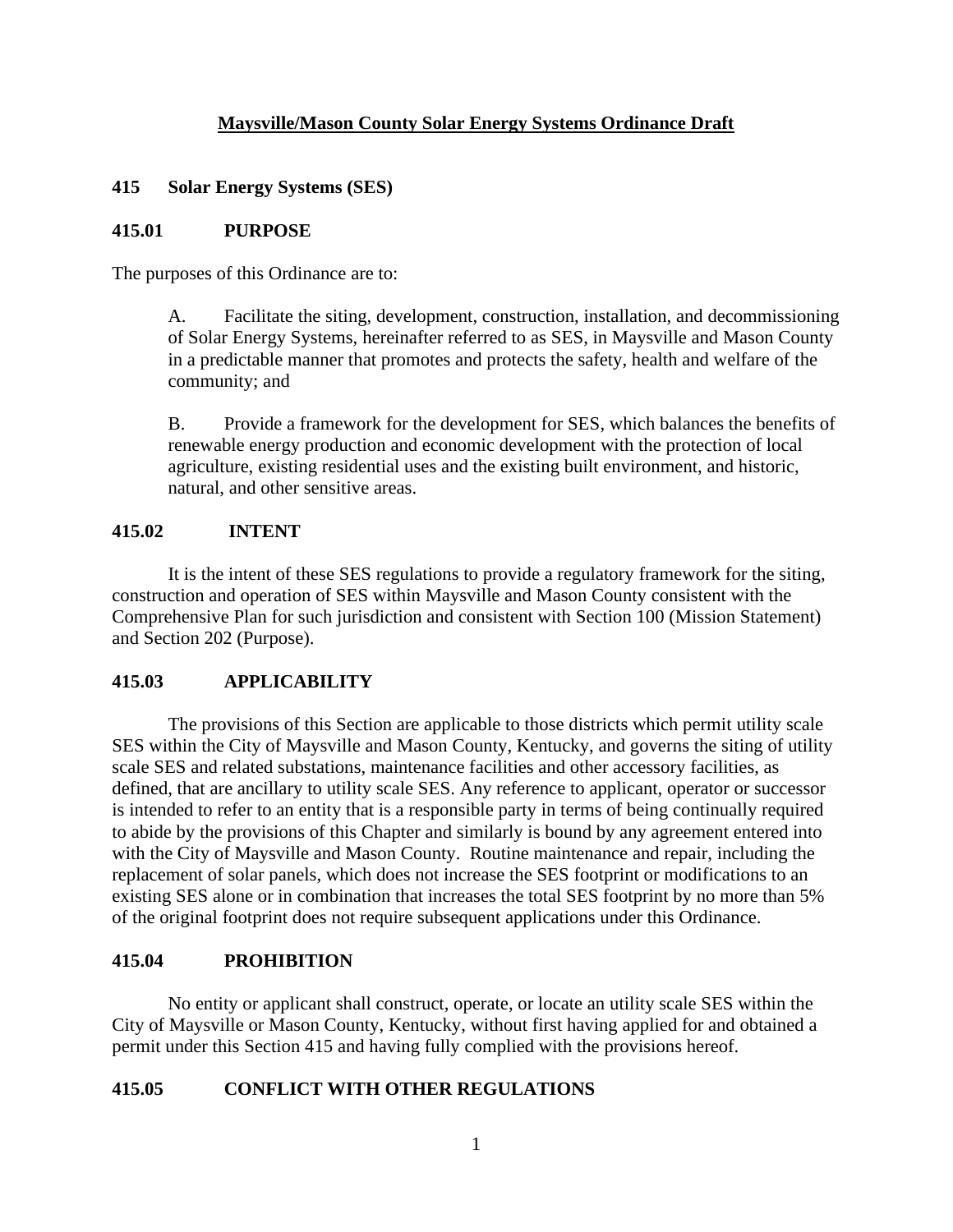Nothing in this Chapter is intended to preempt other applicable state and federal laws or regulations, including compliance with all Federal Aviation Administration rules and regulations. Nor are they intended to interfere with, abrogate, or annul any other ordinance, rule, or regulation, statute or other provisions of law. In the event that any provision of these regulations imposes restrictions different from any other ordinance, rule, regulation, statute, or provision of law, the provisions that are more restrictive or that imposes higher standards shall govern.

## **415.06 DEFINITIONS**

*Agricultural District* means a district created under the Commonwealth of Kentucky's agricultural district program and administered by the Mason County Conservation District pursuant to KRS 262.850 in which utility scale SES are prohibited.

*Agricultural Solar Energy System (Ag SES)* means a SES that is a used to provide the energy needs of a farm consisting of at least five contiguous acres conducting an agricultural land use described in KRS 100.111. SES that qualify as merchant electric generating facilities as defined in and regulated by KRS 278.704 are not considered Ag SES.

*Exempt Solar Energy System (Exempt SES)* means a SES that is a facility of a municipally owned electric system or public utility regulated by the Kentucky Public Service Commission or Federal Energy Regulatory Commission, which is exempt from planning and zoning requirements under KRS 100.324.

*Farmland of Statewide Importance* means a map unit identified by the Natural Resources Conservation Service as including soils that nearly meet the requirements for prime farmland and that economically produce high yields of crops when treated and managed according to acceptable farming methods.

*Floodplain* means any land area susceptible to being inundated by flood waters from any source.

*Floodway* means the channel of a river or other watercourse and the adjacent land areas that must be reserved in order to discharge the base flood without cumulatively increasing the water surface elevation more than one foot.

*Footprint* of the SES is calculated by drawing a perimeter around the outermost SES panels and any fencing or equipment necessary for the equipment to function, such as transformers, inverters, and storage batteries as well as all leased and purchased land, visual buffers, and transmission lines or portions thereof that are required to connect the SES to a utility or customer outside the SES perimeter.

*Operator* means any person or entity responsible for the daily operation and/or that claims ownership and benefits economically from the operation of an SES facility.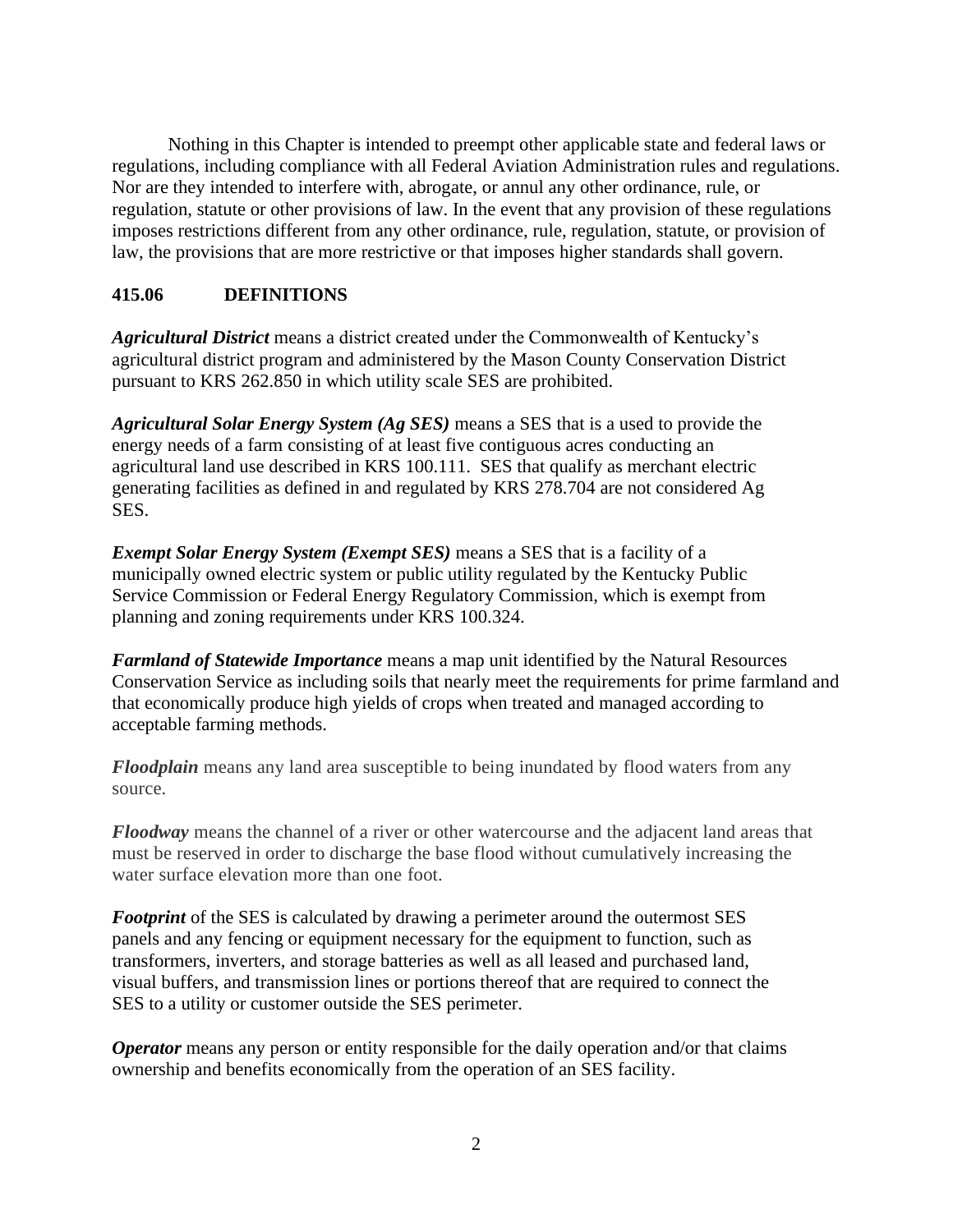*Planning Commission* means the Mason County Joint Planning Commission, the local land use planning body for the City of Maysville and Mason County, Kentucky.

*Prime Farmland* means a map unit identified by the Natural Resources Conservation Service of the United States Department of Agriculture as having the best combination of physical and chemical characteristics for producing food, feed, forage, fiber, and oilseed crops and is available for these uses.

*Scenic byway* as defined by KRS 177.572 means a highway maintained by a local government that has roadsides or view sheds of aesthetic, cultural, historical, or archaeological value worthy of preservation, restoration, protection, or enhancement.

*Scenic highway* as defined by KRS 177.572 means a state-maintained highway that has roadsides or view sheds of aesthetic, cultural, historical, or archaeological value worthy of preservation, restoration, protection, or enhancement. As of January 1<sup>st</sup>, 2022, US Highway 68 is the only scenic highway in Mason County.

*Siting Board Regulated SES* means a SES that constitutes a "merchant electric siting facility" under KRS 278.700(2), the construction and siting of which is subject to review and approval of the Kentucky State Board on Electric Generation and Transmission Siting. A merchant electric siting facility is an electricity generating facility or facilities that, together with all associated structures and facilities are capable of operating at an aggregate capacity of ten megawatts (10 MW) or more and sell the electricity produced in the wholesale market, at rates and charges not regulated by the Kentucky Public Service Commission.

*Solar array* means one or more rows or sections of solar panels.

*Solar Energy System (SES)* means a device, including its components and subsystems, that collects solar energy for electricity generation, consumption, or transmission, or for thermal applications. SESs are in turn divided into three types depending on how the system is incorporated into the existing land use:

- **Integrated Solar Energy System** means an SES where the solar materials are incorporated into the building materials, such that the building and solar system are reasonably indistinguishable, or where the solar materials are used in place of traditional building components, such that the SES is structurally an integral part of the house, building, or other structure. An Integrated SES may be incorporated into, among other things, a building façade, skylight, shingles, canopy, light, or parking meter.
- *Rooftop Solar Energy System* means an SES that is structurally mounted to the roof of a house, building, or other structure and does not qualify as an Integrated SES.
- *Ground Mounted Solar Energy System* means an SES that is structurally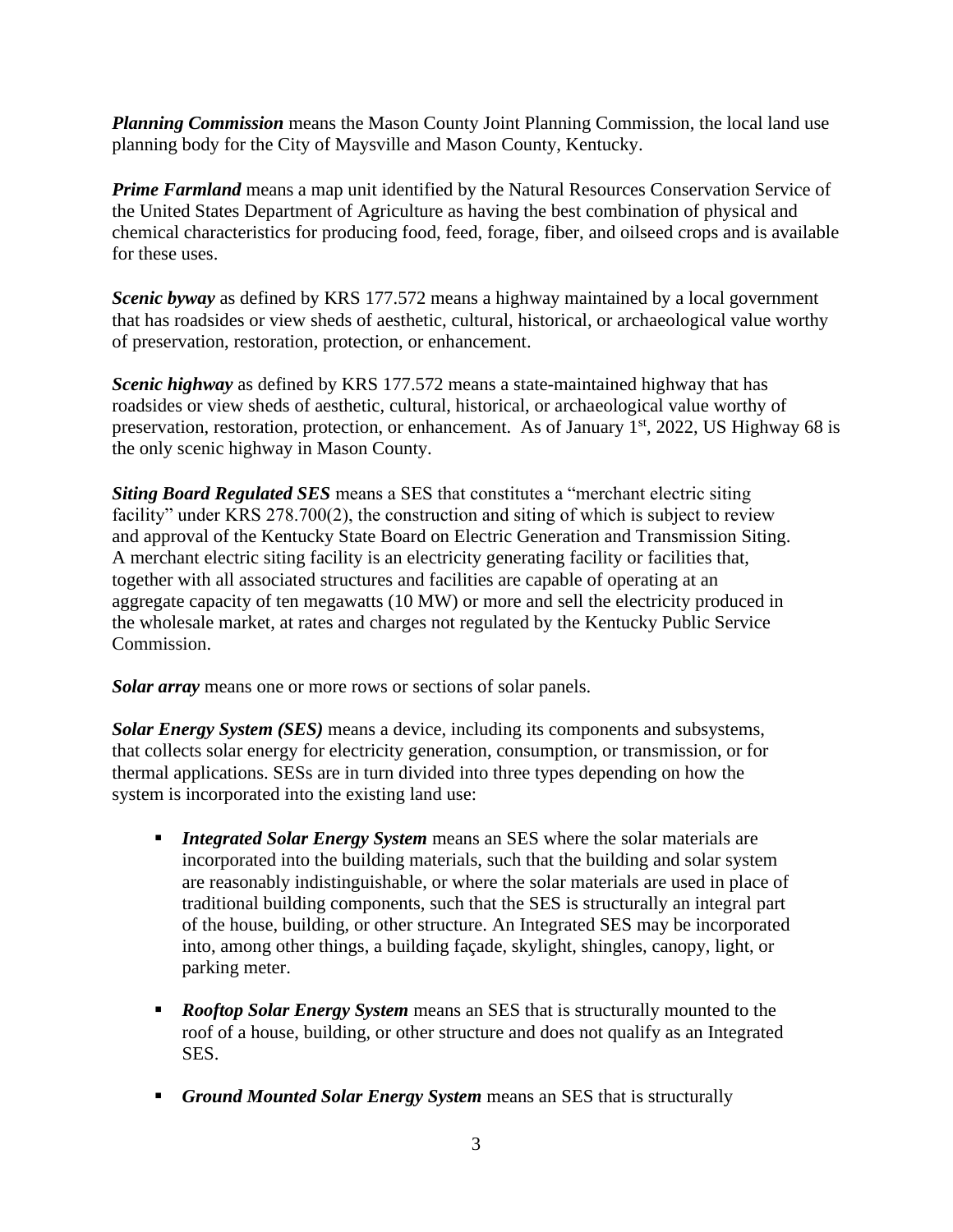mounted to the ground and does not qualify as an Integrated SES or Rooftop SES. Ground Mounted SESs are subcategorized as follows:

- *Small Scale Ground Mounted Energy System (Small Scale SES)*  which is a Ground Mounted SES with a Footprint of less than 2,500 square feet
- *Intermediate Scale Ground Mounted Energy System (Intermediate Scale SES)* which is a Ground Mounted SES with a Footprint of between 2,501 square feet and ten (10) acres. Intermediate Scale SES are considered utility scale SES in this Ordinance.
- *Large Scale Ground Mounted Solar Energy System (Large Scale SES)*  means a Ground Mounted SES with a Footprint of more than ten (10) acres. Large Scale SES are considered utility scale SES in this ordinance.

**SES Structure** is anything constructed or made for use with SES, and which requires a permanent location in or on the ground or attachment to something having a permanent location in or on the ground.

# **415.07 DISTRICT REGULATIONS**

SES are permitted only in districts as specified in Code of Ordinances Section 406, Land Use Classification and Designation. Where an Integrated or Rooftop SES is proposed to be installed on a structure located within a designated historic district, the proposed installation may require a Certificate of Appropriateness issued by the Maysville/Washington Board of Architectural Review.

# **415.08 SETBACK REQUIREMENTS**

A. Minimum Setback Distances for Utility Scale SES Structures

| Horizontal distance from a                                                                                                                                                                                                                                                                  | Minimum Setback Distance (measured in feet)                                          |
|---------------------------------------------------------------------------------------------------------------------------------------------------------------------------------------------------------------------------------------------------------------------------------------------|--------------------------------------------------------------------------------------|
| Private property line, measured from the nearest<br>edge of the project footprint to the property<br>line                                                                                                                                                                                   | $500^{1}$                                                                            |
| Residential dwellings, regularly occupied<br>industrial or institutional buildings, public<br>or semi-public institutions such as schools<br>and churches and historical landmarks<br>measured from the nearest edge of the<br>project footprint to the nearest corner of<br>the structure. | $6001$ (properties greater than 5 acres)<br>$7501$ (properties smaller than 5 acres) |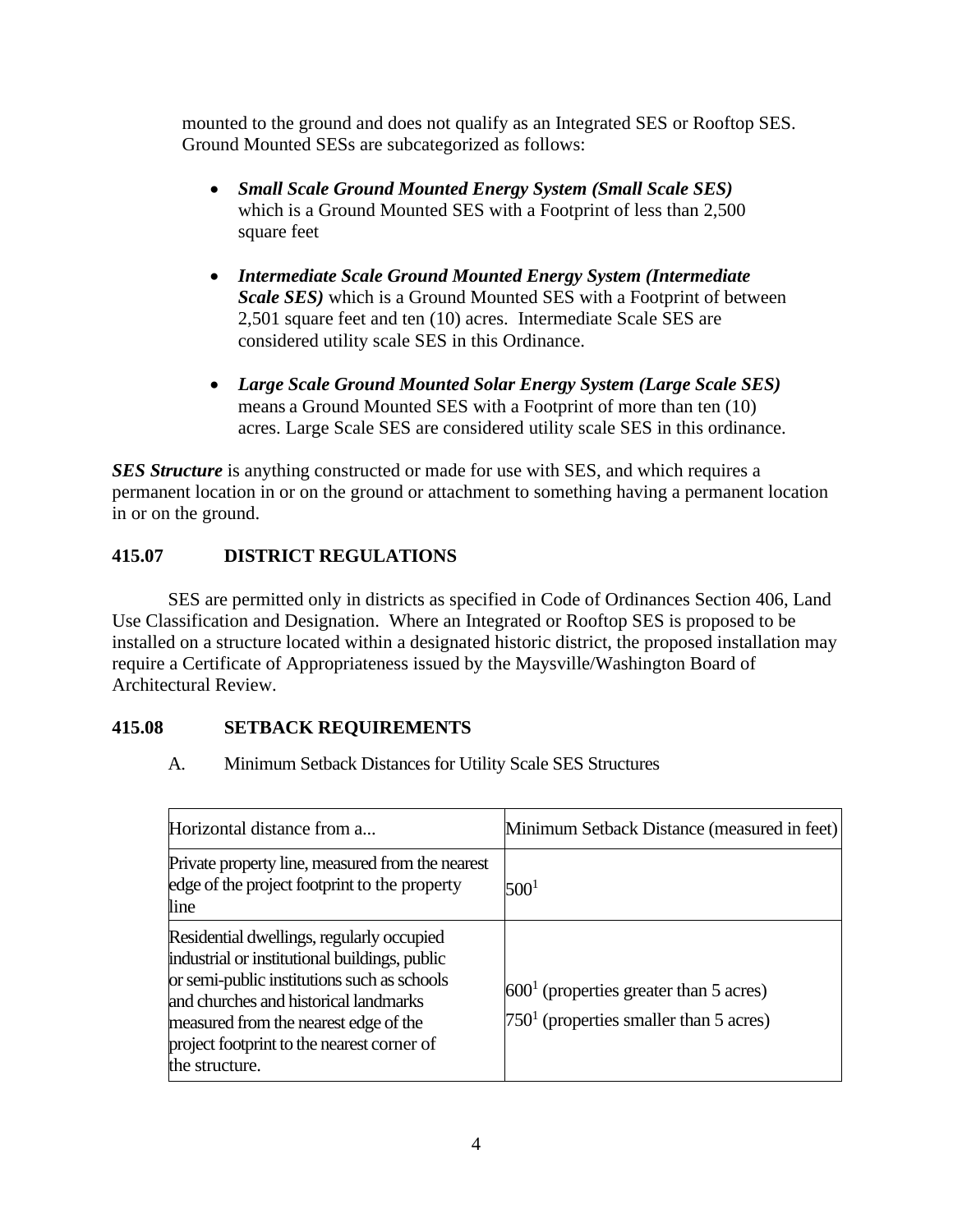| Public road right-of-way, measured from the<br>nearest edge of the project footprint to the edge<br>of the right-of-way                                                                                                            | $100^2$ |
|------------------------------------------------------------------------------------------------------------------------------------------------------------------------------------------------------------------------------------|---------|
| Designated scenic highways and byways<br>measured from the nearest edge of the<br>project footprint to the edge of the right-<br>of-way                                                                                            | 250     |
| Other rights-of-way, such as railroads and<br>public utility easements, measured from the<br>nearest edge of the project footprint to the edge<br>of the right-of-way                                                              | 50      |
| Public conservation lands, measured from the<br>nearest edge of the project footprint to the<br>nearest point of the public conservation land<br>in question                                                                       | 250     |
| Incorporated limits of a municipality and<br>County boundary, as measured from the nearest $250^1$<br>edge of the project footprint to the corporate<br>limits or County boundary.                                                 |         |
| Regulatory floodways or floodplains, as<br>defined by the Federal Emergency<br>Management Agency, measured from the<br>nearest edge of the project footprint to the<br>nearest point of the floodplain or floodway<br>in question. | 250     |
| Wetlands, as defined by the U.S. Army Corps<br>of Engineers, measured from the nearest edge<br>of the project footprint to the nearest point of the<br>Wetland in question.                                                        | 250     |

<sup>1</sup>This setback shall not apply to properties with pre-existing utility scale SES or those of participating landowners.

<sup>2</sup>The setback shall be measured from future public rights-of-way width if a planned public road improvement or expansion is known at the time of application.

# B. Utility Scale SES Ancillary Structure Setback

1. Utility scale SES primary structures and ancillary structures, such as substations and maintenance and operation facilities, are considered principal structures and subject to principal structure setbacks unless otherwise specified herein or if specifically identified as an accessory structure in Code of Ordinances Section 408.2.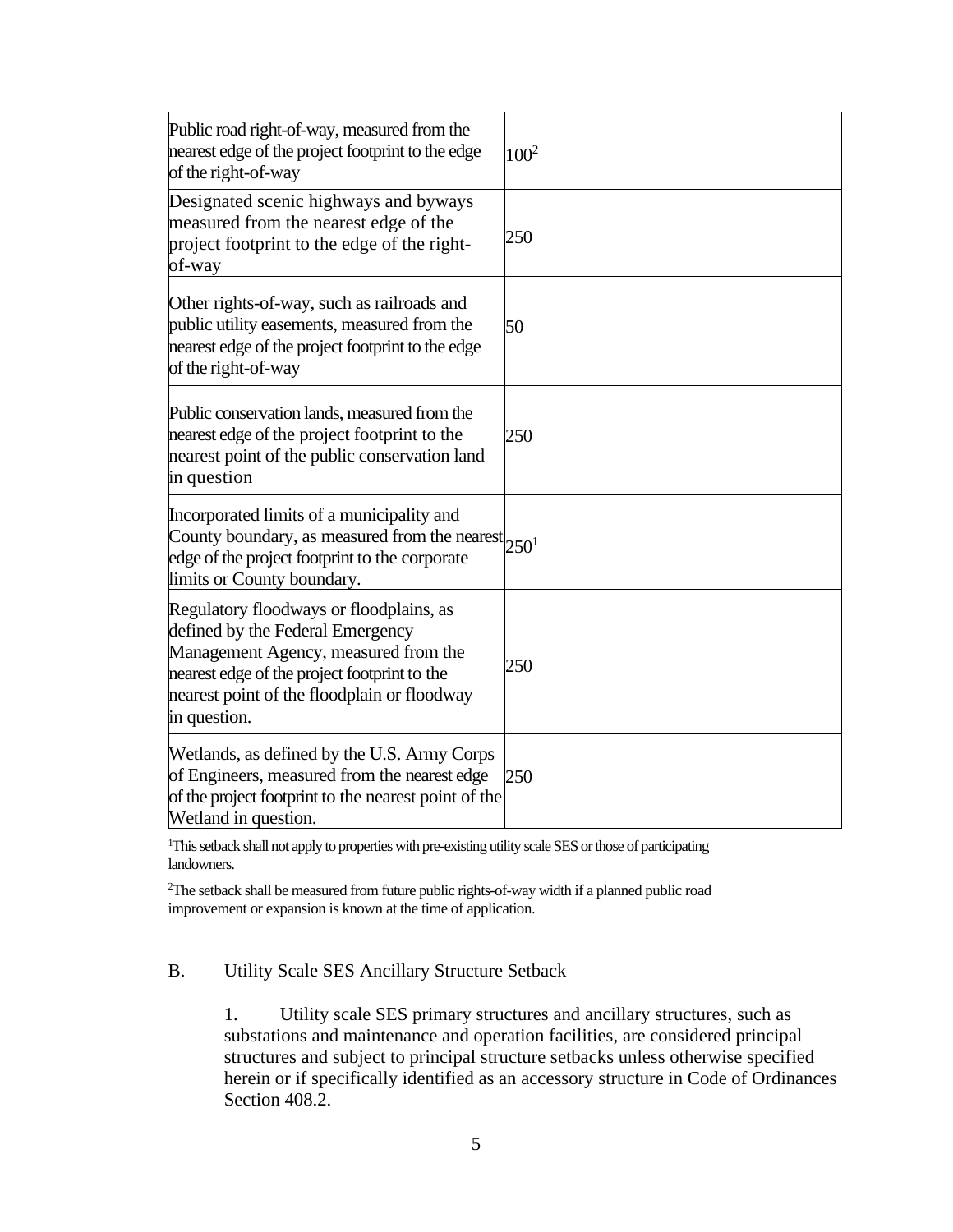2. For all poles carrying overhead wiring connecting utility scale SES to a substation for connection to a utility's electric transmission line, there are no setback requirements from property lines as long as the poles are located within a recorded easement for such purpose.

## **415.09 SAFETY DESIGN AND INSTALLATION STANDARDS**

A. Equipment Type

All solar panels shall be constructed of commercially available equipment.

B. Industry Standards and Other Regulations

All SES shall conform to applicable industry standards, as well as all local, state and federal regulations. An applicant shall submit certificate(s) of design compliance that solar panel manufacturers have obtained from Underwriters Laboratories, DNV-GL, or an equivalent third party.

## C. Electrical components

1. Standards. All electrical components of all SES shall conform to applicable local, state and national codes, and any relevant national and international standards.

2. Collection Cables. All electrical collection cables between each solar array and/or ancillary structures shall be located underground wherever possible unless organized with a cable management system that prioritizes safety and that loses none of the benefits of underground cable collection.

3. Transmission lines/Distribution lines. All transmission and/or distribution lines that are buried should be at a depth consistent with or greater than local utility and telecommunication underground lines standards.

4. Batteries. The installation of batteries must occur at the time of initial development; installation of batteries after initial development shall require additional permits.

D. Reflective surfaces.

All surfaces shall be matte or non-reflective. Solar panels shall be as nonreflective as possible and conform to any Federal Aviation Administration requirements for SES near airports.

E. SES Warnings and Notices.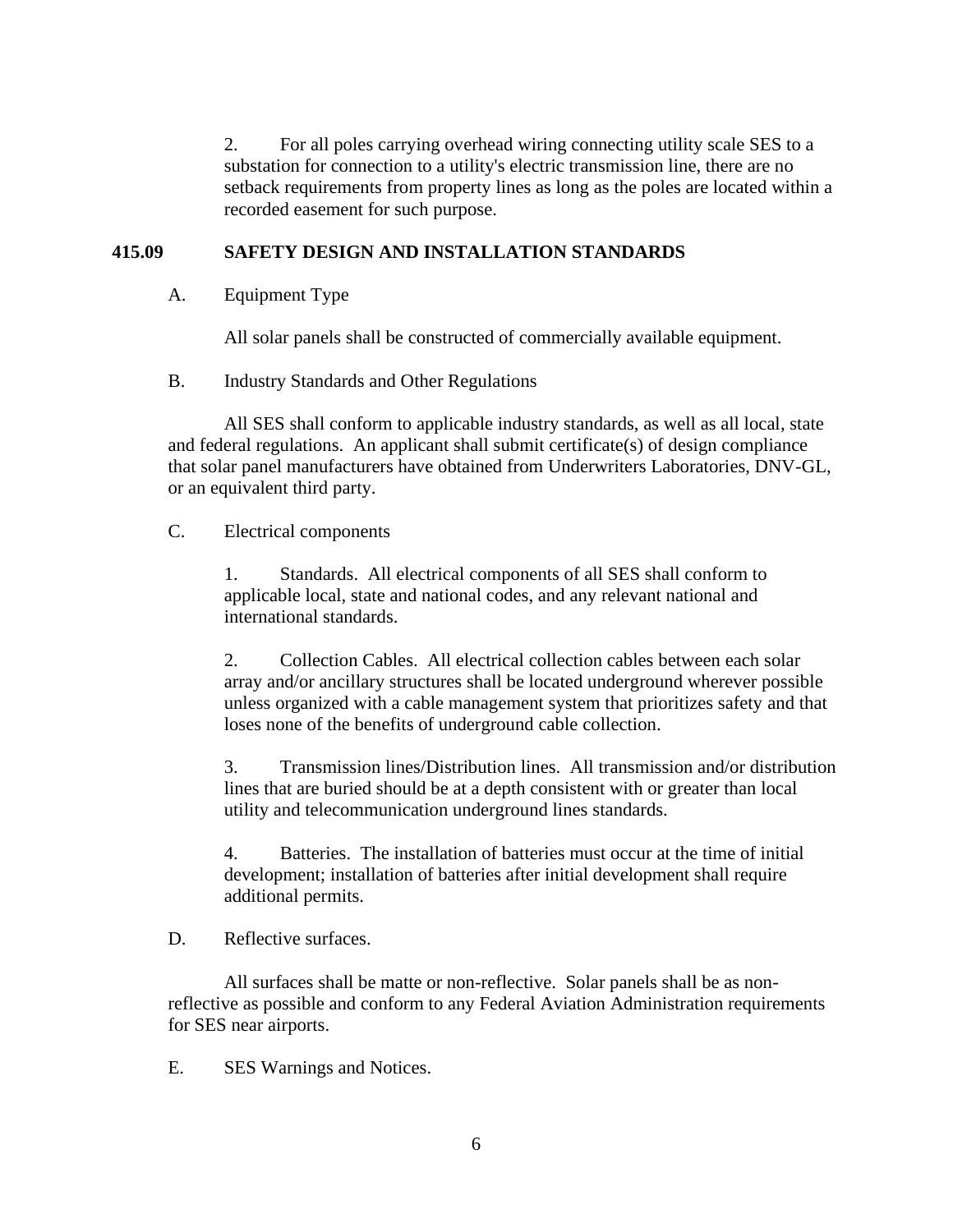The following notices shall be clearly visible on utility scale SES facilities:

1. "No Trespassing" signs shall be attached to every perimeter fence.

2. "Danger" signs shall be posted at the height of five (5) feet on SES accessory structures.

3. A sign shall be posted on SES structures showing an emergency telephone number, which shall be updated and current.

4. The manual electrical and/or shutdown disconnect switch(es) shall be clearly labeled.

5. Sign or signs shall be posted on the pad-mounted transformer and the substation(s) warning of high voltage.

6. Private roads providing access to utility scale SES shall have posted an Emergency-911 address private road sign.

F. Materials Handling, Storage and Disposal

1. Solid wastes. All solid wastes whether generated from supplies, equipment, parts, packaging, operation or maintenance of the SES, including old parts and equipment related to the construction, operation and/or maintenance of the SES shall be removed from the site and disposed of in accordance with all federal, state, and local laws.

2. Hazardous Materials. All hazardous materials or waste related to the construction, operation and/or maintenance of any SES shall be handled, stored, transported and disposed of in accordance with all applicable local, state and federal laws.

# **415.10 OTHER APPLICABLE STANDARDS**

A. Solar Access.

Consistent with KRS 381.200(2), a property owner or developer may obtain a solar easement from another property owner for the purpose of ensuring adequate exposure to sunlight for a Ground Mounted SES. Such easement shall be recorded.

# B. Lighting.

Lighting of SES shall be limited to the minimum necessary for safe operation, and shall be directed downward, incorporate full cut-off features, and incorporate motion sensors where feasible. Lighting shall be designed to avoid light trespass and prevent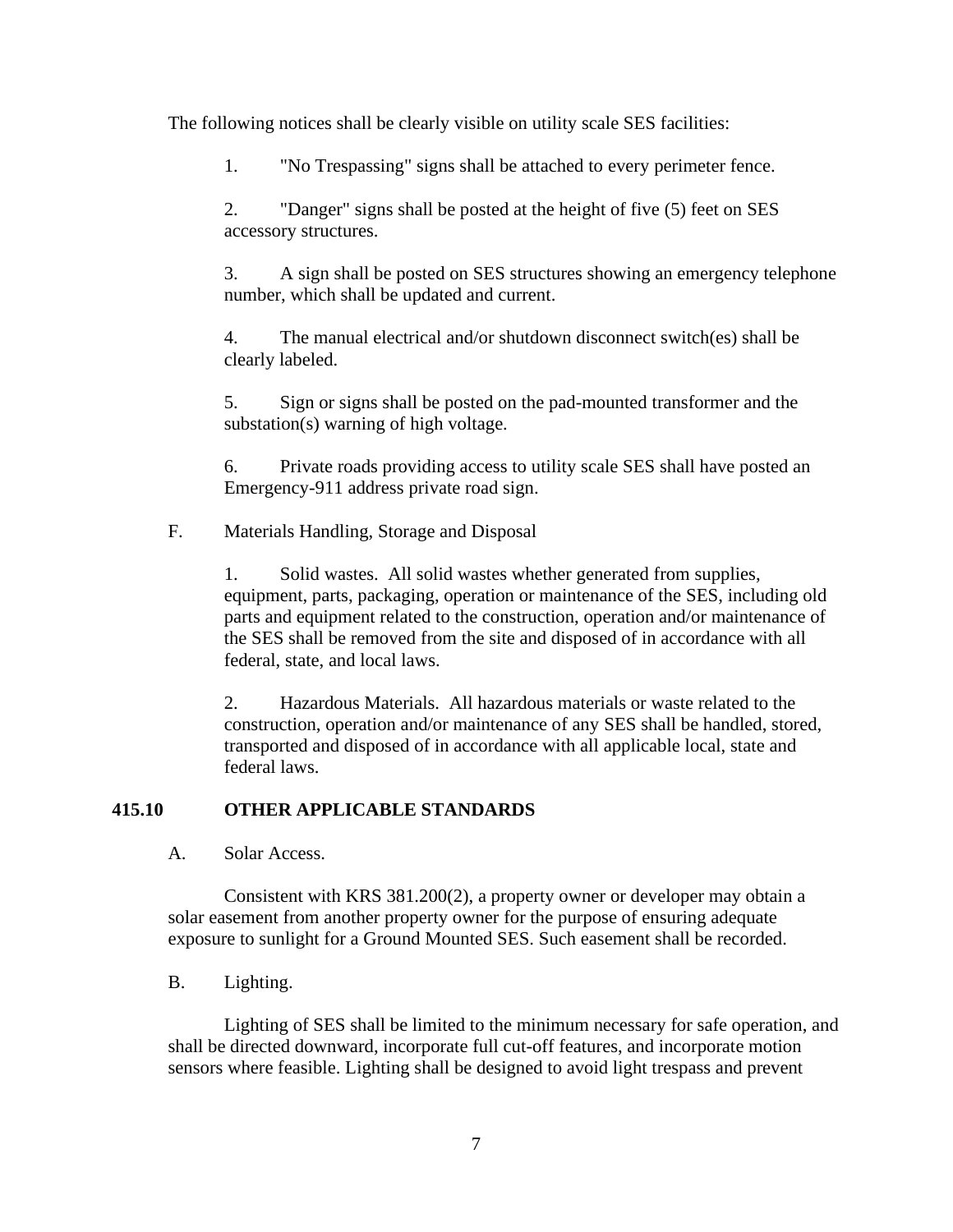glare. Nothing in this Ordinance is intended to preclude installation of lighting required by the Federal Aviation Administration.

## C. Height Requirements.

1. Ground Mounted SES shall not exceed fifteen (15) feet in height as measured from the highest natural grade below each solar panel without approval by the appropriate board of adjustment. The height restriction excludes utility poles, substation structures, and antennas constructed for the project. A Ground Mounted SES may exceed fifteen (15) feet in height upon a finding that the SES would be more productive, use less land, or provide other environmental, economic, or other benefits if the height limitation is increased.

2. Rooftop SES shall conform to any height restrictions for roof-mounted mechanical devices or equipment for the applicable zoning district and may exceed the maximum permitted height for the structure type by no more than five (5) feet. A Rooftop SES shall be positioned on the roof so as not to extend above or beyond the edge of any ridge, hip, valley, or eave, provided that where it is mounted on a sloped roof, the SES shall not vertically exceed the highest point of the roof to which it is attached by more than five (5) feet.

### D. Sewer and Water

All facilities or structures that are part of the utility scale SES project shall comply with the existing septic and well regulations as required by the Mason County, Kentucky Health Department and/or the State of Kentucky Department of Public Health.

### E. Noise and Vibration

1. No SES or ancillary structure shall be located so as to create a decibel level greater than 30 dBa at the property line of the parcel in which an SES is located and also less than 50  $dB(C)$  at the property lines of the parcel in which an SES is located. These noise limits shall apply only to normal operation of SES and supporting equipment, excluding the use of equipment inherent to general human habitation, such as automobiles.

2. The application shall include a pre-construction sound study that establishes the ambient sound conditions in the proposed project area and surrounding the project area with a perimeter of one mile. The sound study shall be performed by a certified independent acoustical engineer. The sound study must provide a description of the testing, sampling and process methodology used in determining the ambient measurement. The firm with which the engineer is associated shall be a member of the National Council of Acoustical Consultants (NCAC) with a specialty in environmental noise, and the independent acoustical engineer shall be a Member, Board Certified of the Institute of Noise Control Engineering of the USA.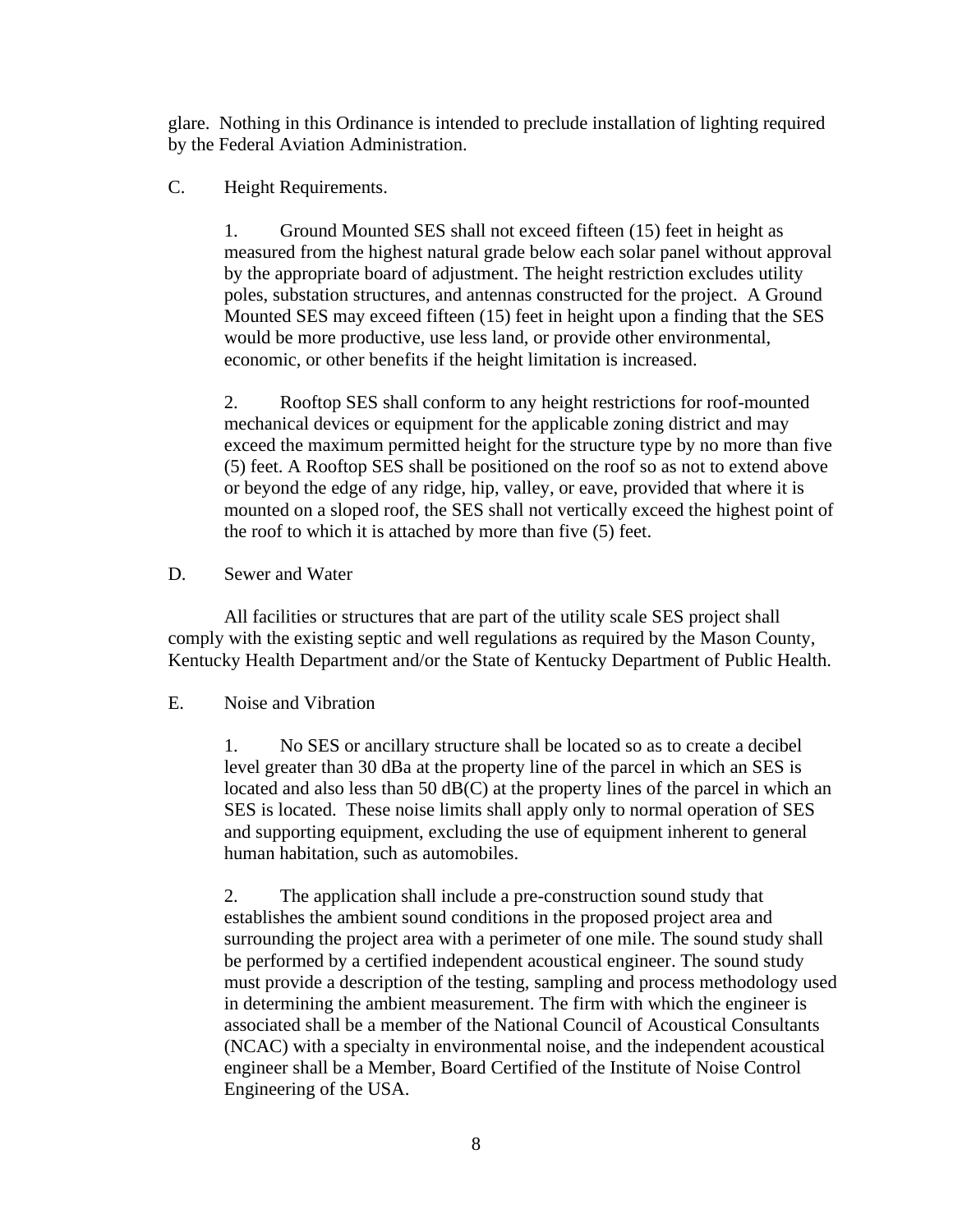3. Within twelve months after the date when the project is fully operational the operator shall conduct a two-phase post-construction sound study conducted by an independent accredited sound engineer chosen by the Planning Commission and paid for by the applicant/operator. Post-construction sound level measurements shall be taken both with all SES systems running and with all SES systems off. The post-construction sound measurements shall be reported to the Planning Commission and made available for public review.

4. If sound measurements from the post-construction analysis show levels above what is permitted by this Ordinance, the operator shall take all necessary steps to remediate the problem.

### F. Protection of Farmland and Revegetation of Disturbed Areas

1. Compaction of soil associated with the location of roads and installation staging areas for utility scale Ground Mounted SES on land zoned for agricultural use shall be minimized to the extent possible. Compaction of soil associated with the location of roads and installation staging areas for all Ground Mounted SES on land zoned for agricultural use that are classified either as prime farmland or farmland of statewide importance shall be avoided to the extent possible, and the soils shall be de-compacted as part of the decommissioning process.

2. Upon completion of construction and installation of the Ground Mounted SES, all temporary roads constructed by the applicant shall be removed, and all disturbed areas shall be graded and reseeded with short-term cover crops and sustainable, non-weed native vegetation in order to establish an effective ground cover and to minimize erosion and sedimentation. The permanent location of solar arrays on impermeable surfaces, including but not limited to gravel and asphalt, is prohibited. Temporary roads may remain upon request by the property owner.

#### G. Water Runoff

Concentrated discharge of stormwater runoff from SES facility solar arrays shall be carefully managed to prevent soil scouring, erosion, and contamination, the details of which shall be described in the Erosion Control/Stormwater Runoff Plan required in Section 415.17(D).

#### H. Historic Preservation.

Where an Integrated or Rooftop SES is proposed to be installed on a structure located within a designated historic district, the proposed installation may require a Certificate of Appropriateness issued by the Maysville/Washington Board of Architectural Review.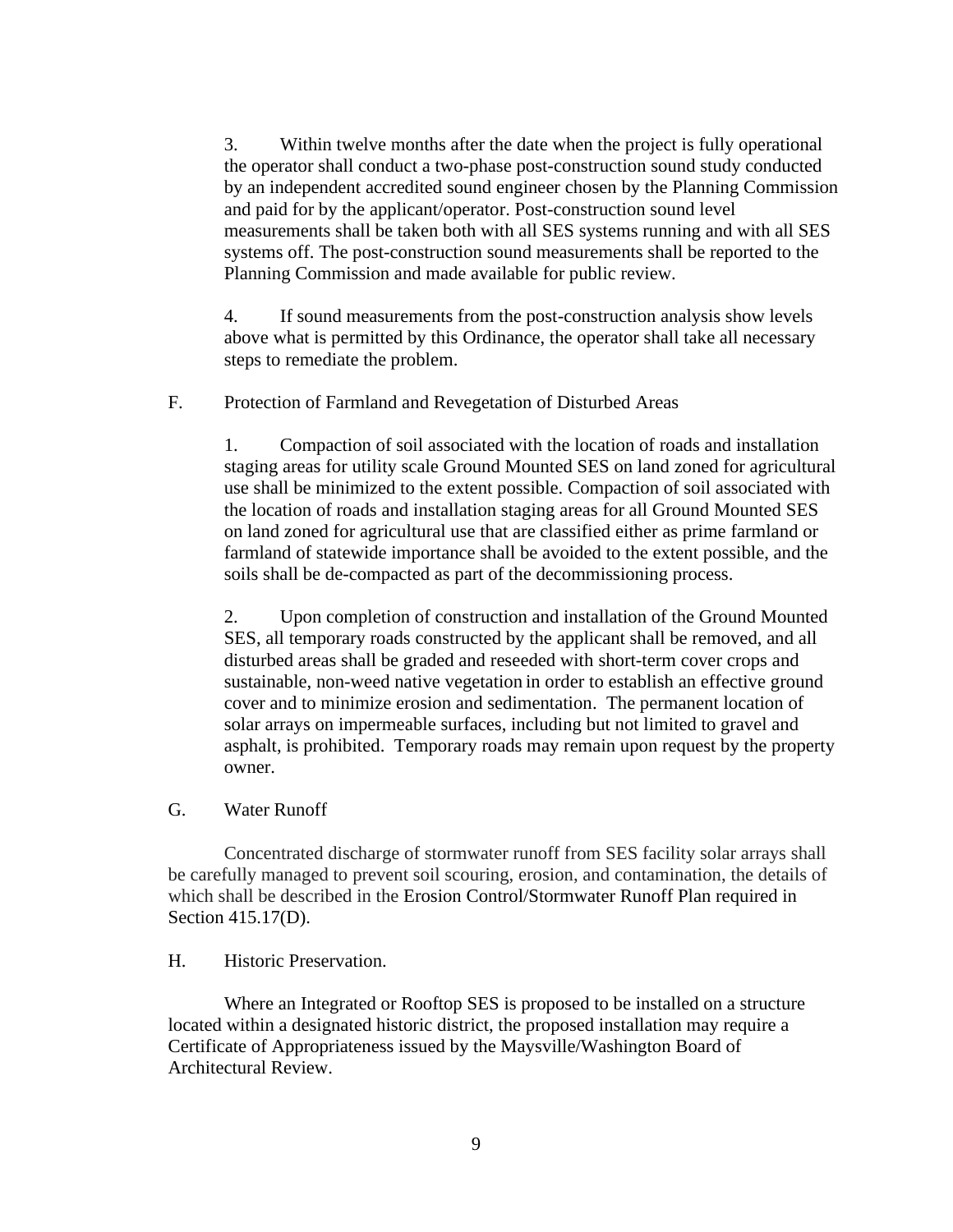### I. Signage

All signs pertaining to an utility scale SES project must comply with Section 411, Sign Regulations, unless otherwise specified or elsewhere in this Ordinance:

1. No sign shall exceed sixteen (16) square feet in surface area except development signs.

2. No sign shall exceed eight (8) feet in height.

3. The manufacturer's or operator's company name and/or logo may be placed upon the compartment containing the electrical equipment in accordance with customary practice.

4. An identification sign relating to the SES Project development shall be located on each side of the total SES Project area. There shall be at least one sign for every quarter-mile of fencing along the edge of the project footprint. Development signs must be sized and placed in compliance with Section 411 and must include seven (7) day per week contact information to reach a responsible representative of the operator with authority to resolve problems associated with development of a SES Project.

5. No other advertising signs or logos shall be placed or painted on any structure or facility with the exception of an identifying sign at the operation and maintenance facility.

### J. Feeder Lines

Feeder lines (lines at distribution levels) installed as part of any SES shall not be considered an essential service. To wit, all communications and feeder lines installed as part of any SES shall be buried underground wherever possible unless organized with a cable management system that prioritizes safety and that loses none of the benefits of underground cable collection.

### K. Other Appurtenances

No appurtenances other than those associated with the SES construction, operations, maintenance, decommissioning/removal, and permit requirements shall be connected to any SES structure except with express, written permission by the Board of Adjustment.

# **415.11 OPERATION AND MAINTENANCE**

### A. Physical Modifications

In general, any physical modification to any SES that alters major electrical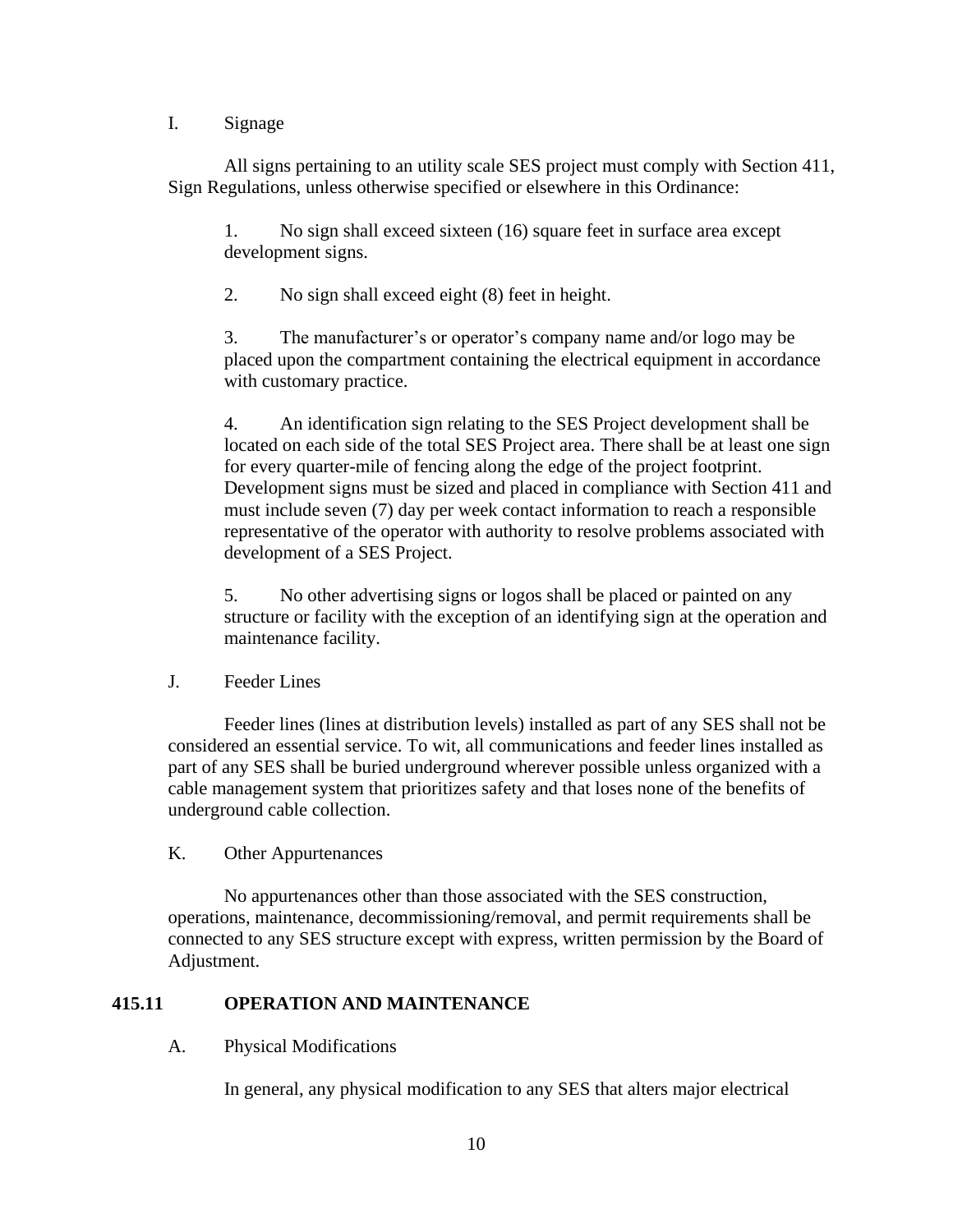components shall require re-certification. Like-kind replacements shall not require recertification. Therefore, prior to making any physical modification, the operator shall confer with the Planning and Zoning Administrator/Building Official for the City of Maysville to determine whether the physical modification requires re-certification.

#### B. Communications Interference

Prior to construction, a communications study to determine whether the proposed utility scale SES will have any adverse impacts on any public or public serving utility microwave transmissions shall be completed. If necessary, the applicant or successor shall mitigate interference with electromagnetic communications, such as Wi-Fi, radio, telephone, microwaves, or television signals caused by any SES. In addition, the applicant or successor shall comply with the following:

1. Post-Construction. If, after construction of the SES, the operator receives a written complaint that can be substantiated through an independent review related to interference with the broadcast of residential television, Wi-Fi, telecommunication, communication or microwave transmissions that existed prior to construction of the SES, the operator shall take reasonable steps to mitigate said interference. Interference with private telecommunications systems such as GPS shall be between the company and the complainant.

2. Failure to Remedy a Complaint. If an agreement to remedy a known interference is not reached within sixty (60) days, appropriate action will be taken. If further negotiations and/and or mitigation measures to reduce or eliminate the interference do not remedy the problem it may result in requiring the SES to become inactive. This Section does not apply to interference with private telecommunications systems. See Complaint Procedure in subsection D below.

#### C. Declaration of Public Nuisance

Any utility scale SES declared to be a hazard to public safety (unsafe) by the City of Maysville or Mason County by reason of inadequate maintenance, dilapidation, obsolescence, fire hazard, damage or abandonment is hereby declared to be a public nuisance and shall be abated by repair, rehabilitation, demolition or removal in accordance with the approved Decommissioning Plan.

#### D. Complaint Procedure

1. All complaints regarding utility scale SES operation shall be logged by the operator. At minimum the log shall describe the name and address of the complainant, contact information of the complainant, when the complaint is received, a detailed description of the nature of the complaint, action taken to resolve the complaint and the date the complaint is resolved. If any complaint is considered by the operator to not be the responsibility of the operator a reason shall be provided to the complainant and so noted on the log. The log must be sent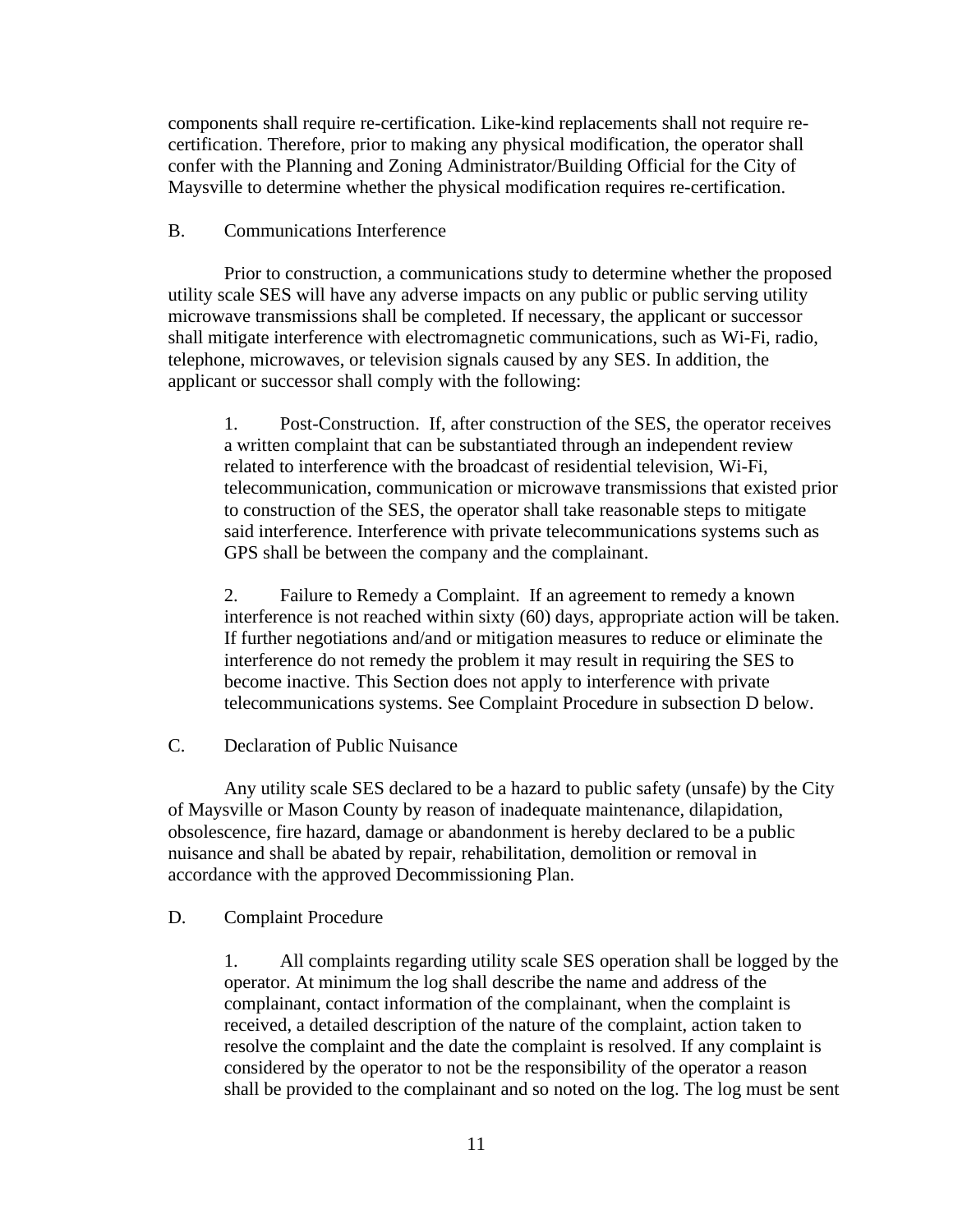to the Planning and Zoning Administrator and the operator at a frequency no less than once per quarter. Upon receipt of a formal complaint regarding noise, the SES operator shall be responsible for conducting a specific focused sound study to ascertain facts associated with a specific study to address the concern of the complainant and shall be financially responsible for the study. The acoustical engineering firm that conducts the complaint generated sound study must be different than that of the firm that conducted the pre- and post-construction studies and must also be similarly accredited.

2. If after sixty (60) days there is no resolution of a registered complaint the complainant may provide notice to the Planning and Zoning Administrator accompanied by a fee of \$250.00 that they intend to enter into binding arbitration of the unresolved complaint. Failure by the operator to perform an action specified by the arbitrator will be considered a violation of the zoning ordinance and subject to the applicable enforcement penalties and remedies. Upon receipt of a request for arbitration the Planning and Zoning Administrator will arrange for a time and place to meet with the arbitrator. Upon approval of a SES project the operator shall continually fund a non-reverting fund (for arbitration only), which will contain no less than \$5,000 dollars at any time, for the life of the SES project. Notification by Certified Mail of a deficiency in the balance of the fund to the operator shall be the responsibility of the Planning and Zoning Administrator. If upon notification that the fund is deficient, the operator shall have sixty (60) days to bring the fund back to the prescribed minimum amount. If the payment is not satisfied within the sixty (60) days, the SES project will be deemed in violation of the permit. The arbitrator shall be a member of the Kentucky Bar Association, be on the Roster of Court-Approved Mediators in the State of Kentucky and not be a citizen of the City of Maysville or Mason County, Kentucky. The Planning and Zoning Administrator may appear and present evidence on behalf of a complainant if requested to do so.

### **415.12 SCREENING AND BUFFERING PLAN**

Prior to filing an application for a permit under this Ordinance, the applicant shall formulate a screening and buffering plan. Utility scale Ground Mounted SES shall have or have installed a visual buffer that will provide an effective visual and lighting screen between participating and non-participating properties and roadways. Existing buffers along the edge of an SES footprint shall be preserved and utilized when reasonably practical. Vegetative screening and buffers are preferred.

A. Content of Screening and Buffering Plan

1. Vegetation types/disposition. Detailed maps with renderings of the proposed vegetation used for screening and buffering, including timelines for the maturation of vegetative screening.

2. Modification/replacement of vegetation. Procedure outlined for the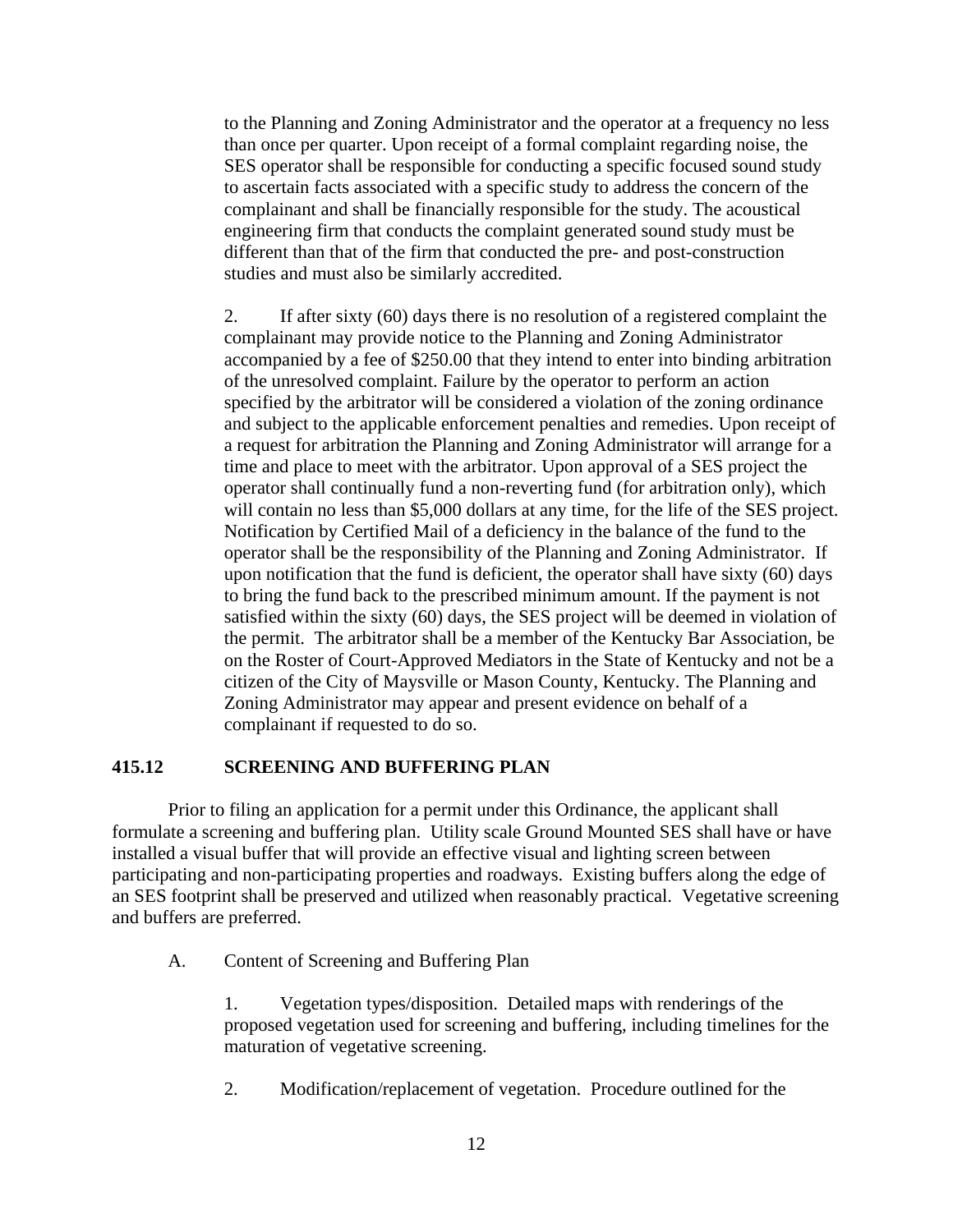replacement of vegetative screening that has become damaged or has died due to natural or man-made causes.

#### **415.13 DECOMMISSIONING PLAN**

Prior to filing an application for a permit under this Ordinance, the appropriate Executive authority with jurisdiction and the applicant or successor shall formulate a Decommissioning Plan outlining the responsibility for and anticipated means and cost of removing an utility scale SES at the end of their serviceable life or upon becoming a discontinued or abandoned use in order to ensure that the SES is properly decommissioned.

#### A. Content of Decommissioning Plan

1. Assurance. Written assurance that the SES will be properly decommissioned upon the expiration of the project life or in the event that the SES Project is abandoned.

2. Cost Estimates. The applicant or successor shall provide a contractor cost estimate for demolition and removal of the SES, and for the subsequent reclamation of the land within the project boundary. The cost estimates shall be made by a competent independent party, such as a professional engineer, a contractor capable of decommissioning or a person with suitable expertise or experience with decommissioning utility scale SES.

3. Financial Assurance. Prior to commencement of construction the applicant or its successor, as defined, will provide to the Executive of the appropriate jurisdiction a financial assurance for the cost of decommissioning SES facilities and related improvements to be constructed under the permit. The financial assurance shall be in the form of a performance bond, surety bond, letter of credit or other security instrument mutually acceptable to the Executive and the Applicant or Applicant's Successor. The amount of the bond or other similar security shall be set by the Executive and shall be at least equal to the estimated cost of fully completing the Decommissioning Plan approved by the Planning Commission, less the salvage value for the decommissioned facilities and components. In proposing the amount of the bond, the Applicant shall provide evidence of the decommissioning costs and the salvage value as determined by an independent, third-party person with experience and expertise in decommissioning an SES. The bond or other similar security shall be provided by an insurance company or surety that shall at all times maintain at least an "A" rating as measured by the A.M. Best rating agency and shall be noncancelable by the provider or the customer until completion of the Decommissioning Plan or until a replacement bond is secured.

If the SES facility for which a bond or similar security has been furnished is located on leased property or on land owned by the party responsible for completing the Decommissioning Plan, the bond or similar security shall name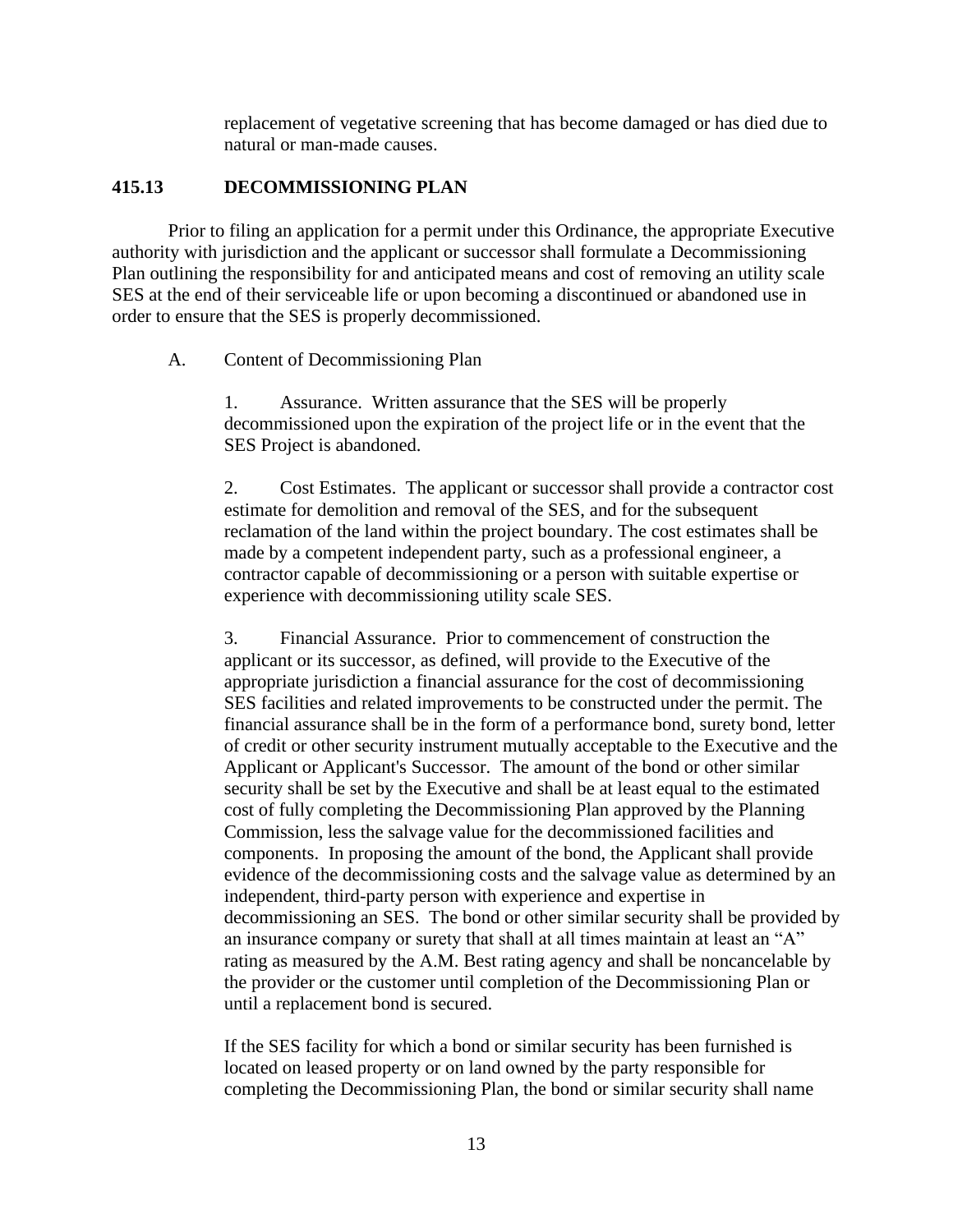the governing body of the local municipality in which the SES facility is located as the primary beneficiary of the bond. If the SES facility for which the bond or similar security has been furnished is located on leased property, the bond or similar security shall name the landowner(s) where the bonded facility is located as the secondary beneficiaries of the bond.

The Executive of the appropriate jurisdiction shall be regularly notified by the Applicant, the Applicant's Successor and the provider of financial assurance of any continuing financial obligation by the Applicant or Applicant's successor to keep said financial assurance in good standing. Any notice issued by the provider of financial assurance of failure or potential failure by the Applicant or the Applicant's successor to keep said financial assurance in good standing shall give the Executive of the appropriate jurisdiction valid cause to exercise the financial assurance to effect a decommissioning.

4. Abandonment by the Applicant or Successor. Written assurance that in the event of abandonment by the applicant or successor, the applicant or successor will provide an affidavit to the Executive of the appropriate jurisdiction representing that all easements and/or property leases for SES facilities shall contain terms that provide financial assurances, including access to the salvage value of the equipment, for the property owners to ensure that SES facilities are properly decommissioned within one (1) year of expiration or earlier of termination of the SES Project. The bond or similar security shall be forfeited if the party responsible for completing the Decommissioning Plan either fails to begin work on the plan within one (1) year of the date that the SES facility ceases to produce electricity for sale or fails to complete the Decommissioning Plan within two (2) years of the date that the SES facility ceases to produce electricity for sale. The local governing body may extend either of the deadlines for good cause shown. Any funds from a bond or similar security that are forfeited for failure to begin or complete a Decommissioning Plan in a timely manner shall only be used to complete the decommissioning of SES facilities on the property or properties for which the bond or similar security was posted.

5. Revegetation and soil de-compacting. Procedures for the removal of any temporary roads constructed for the purposes of decommissioning, the grading and reseeding of any disturbed areas with short-term cover crops and sustainable, non-weed native vegetation, and the de-compaction of soils on land zoned for agricultural use.

6. Updates. The Decommissioning Plan and the bond or similar security shall be reviewed, revised, and updated every five (5) years by the operator to reflect any significant change in circumstances, including but not limited to planned SES project life and property easements and leases, and changes to the estimated costs of effectuating the Decommissioning Plan or to the salvage value of the SES facility or its components. An update of the Decommissioning Plan shall be required upon the change of ownership of any SES facility.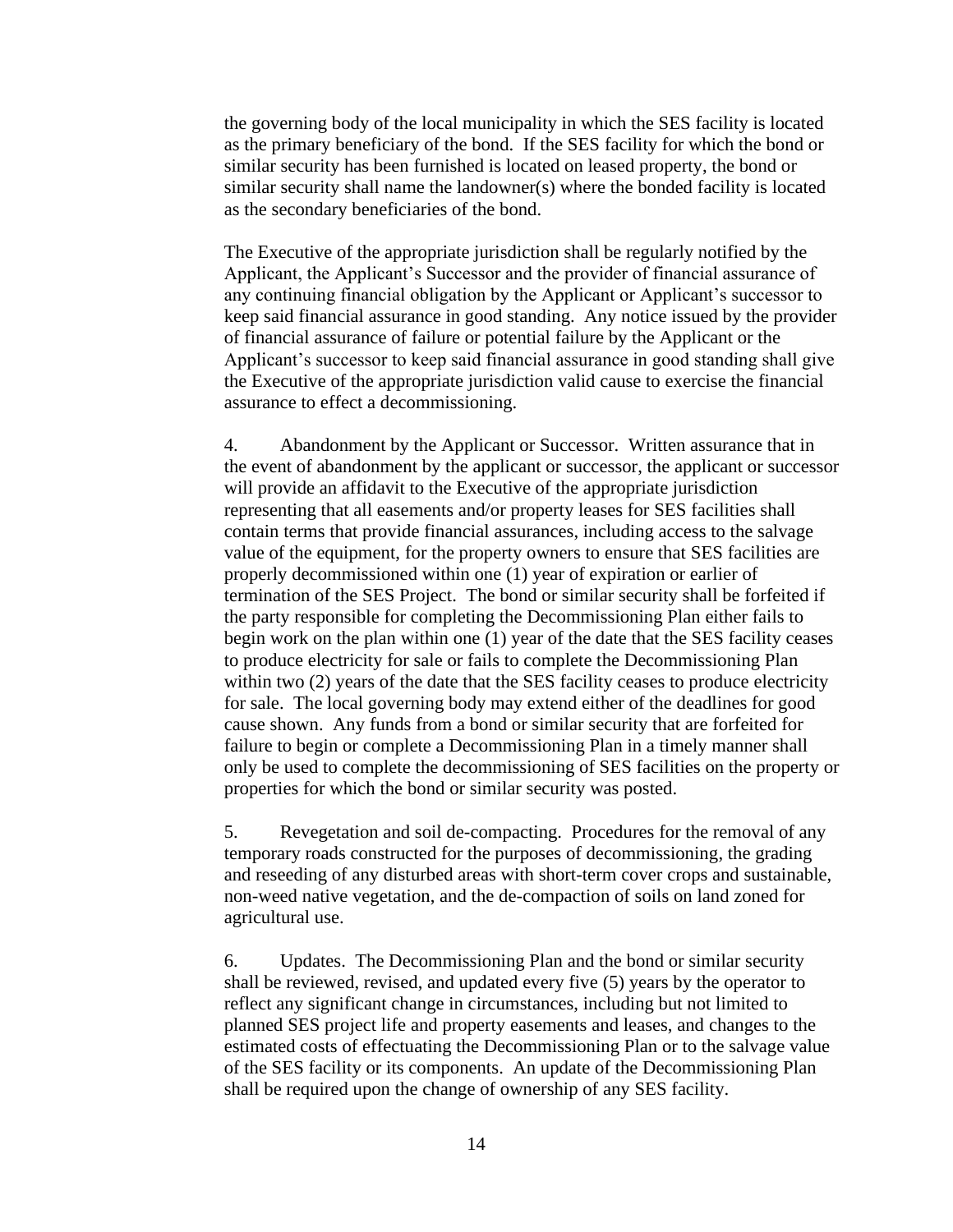B. Discontinuation and Abandonment

All utility scale SES shall be considered a discontinued use after one (1) year without energy production, unless a plan is developed and submitted to the Planning and Zoning Administrator outlining the steps and schedule for returning the SES to service. The Planning Commission may, at its discretion after one year of discontinued production, initiate an action to recommend to the Executive authority that it act to exercise the financial assurance to effect a decommissioning.

1. Removal. An applicant or successor's obligations shall include removal of all physical material pertaining to the project improvements to no less than a depth of four (4) feet below ground level within three hundred sixty-five (365) days of the discontinuation or abandonment of the SES or SES Project, and restoration of the project area to as near as practicable to a condition similar to its previous use immediately before construction of such improvements. Below ground level is understood to be from the existing grade. Covering with fill material does not constitute removal. Removal obligations shall be completed by the applicant or successor or by the City or County at the applicant's expense.

2. Written notices. Prior to implementation of procedures to effect the financial guarantee the appropriate Executive authority shall provide notice to the operator according to the terms of the required Decommissioning Plan. The operator of the project must provide notice to the appropriate Executive authority and to the Planning and Zoning Administrator of its intention to change ownership, abandon, decommission or suspend operations of an utility scale SES project.

3. Costs incurred by the City or County. If the City or County removes a SES structure and appurtenant facilities, it may sell the salvage to defray the costs of removal. By acceptance of a building permit, the applicant or operator grants a license to the appropriate Executive authority to enter the property to remove SES structures and appurtenant facilities pursuant to the terms of an approved Decommissioning Plan.

### **415.14 LIABILITY INSURANCE**

The operator of any utility scale SES shall maintain a current general liability policy covering bodily injury and property damage and shall be required to name the City of Maysville or Mason County as an additional insured with dollar amount limits not less than \$2,000,000 per occurrence, \$5,000,000 in the aggregate, and a deductible which is reasonably available and which is mutually suitable to the applicant or successor and the City or County.

### **415.15 ENVIRONMENTAL INSURANCE**

The operator of any utility scale SES shall maintain a current environmental insurance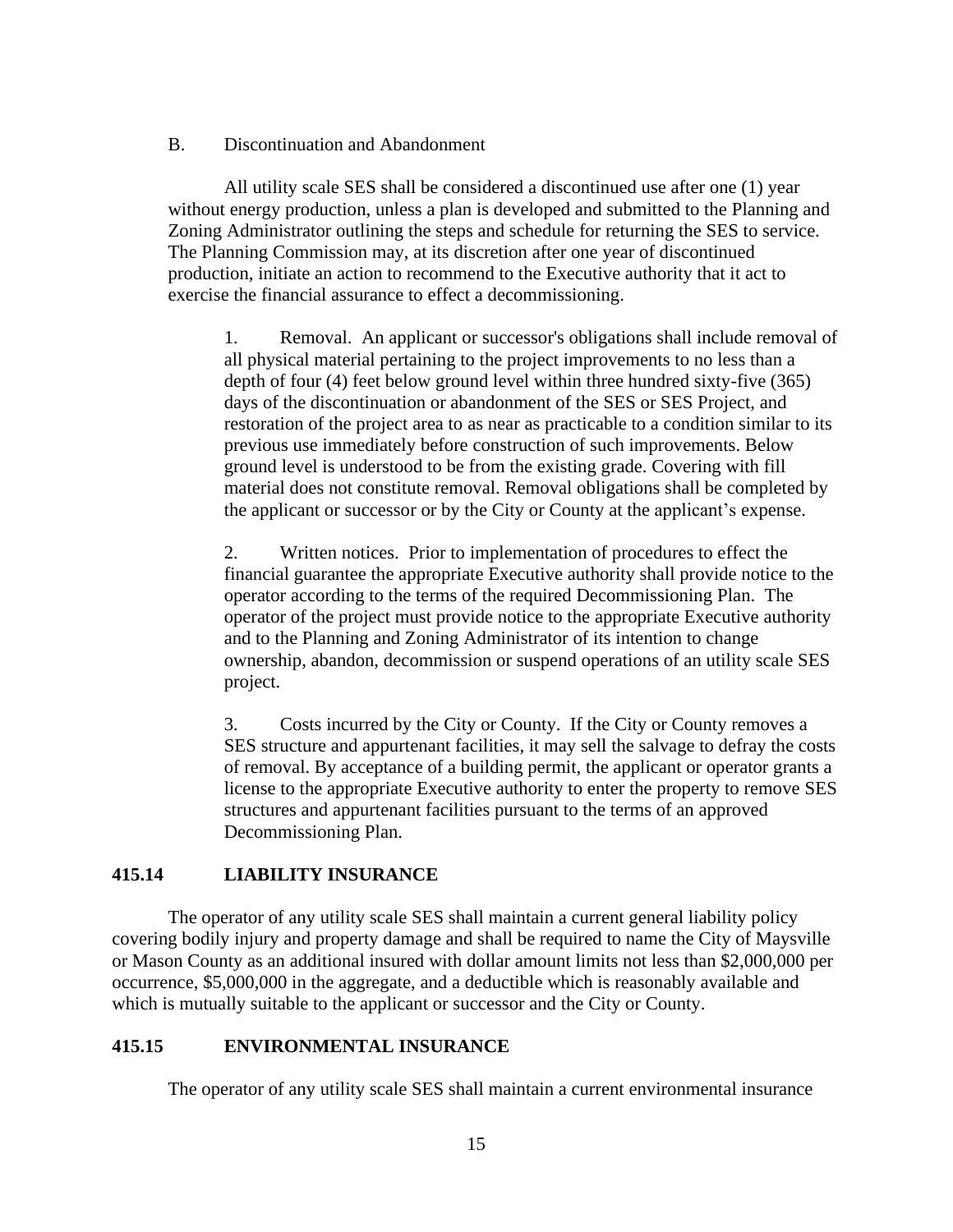policy covering loss and damages associated with the unexpected release of pollutants and subsequent environmental contamination, and shall be required to name the City of Maysville or Mason County as an additional insured with dollar amount limits not less than \$2,000,000 per occurrence, \$5,000,000 in the aggregate, and a deductible which is reasonably available and which is mutually suitable to the applicant or successor and the City or County.

# **415.16 APPLICATION PROCEDURES**

- A. Within 90 days of receipt of an application to construct an utility scale SES:
	- 1. Local government staff and elected officials shall review the application;

2. The Planning and Zoning Administrator shall provide the Planning Commission with a staff report based on review of the application;

3. The Planning Commission shall hold a public hearing, at which it shall address the contents of the application and the staff report, and render a final decision to approve or deny the application. If minor changes are needed to the application, such as the unintentional omission of one or more of the application requirements described in 415.16(B), the Planning Commission may enter into a written agreement with the applicant for the submission of minor amendments to the application without requiring a new application for a specified date, at which a final decision will be rendered to approve or deny the amended application. If the application is denied, the Planning Commission shall state the reasons for the denial in its written decision and may make suggestions for a subsequent application, which, in its opinion, more appropriately address the concerns of local government officials, the public, and the Comprehensive Plan; and

4. The Planning Commission shall notify the applicant in writing of its decision. If the Planning Commission fails to issue a final decision within 90 days, the application shall be deemed approved.

B. An application for an utility scale SES shall include the following information:

1. Contact information of project applicant including the name(s), address(es), and phone number(s) of the applicant(s), as well as a description of the applicant's business structure and overall role in the proposed project.

2. Contact information of current project operator including the name(s), address(es), and phone number(s) of the operator(s), as well as a description of the operator's business structure and overall role in the proposed project, and including documentation of land ownership or legal control of the property on which the SES is proposed to be located. The Planning and Zoning Administrator shall be informed of any changes in ownership.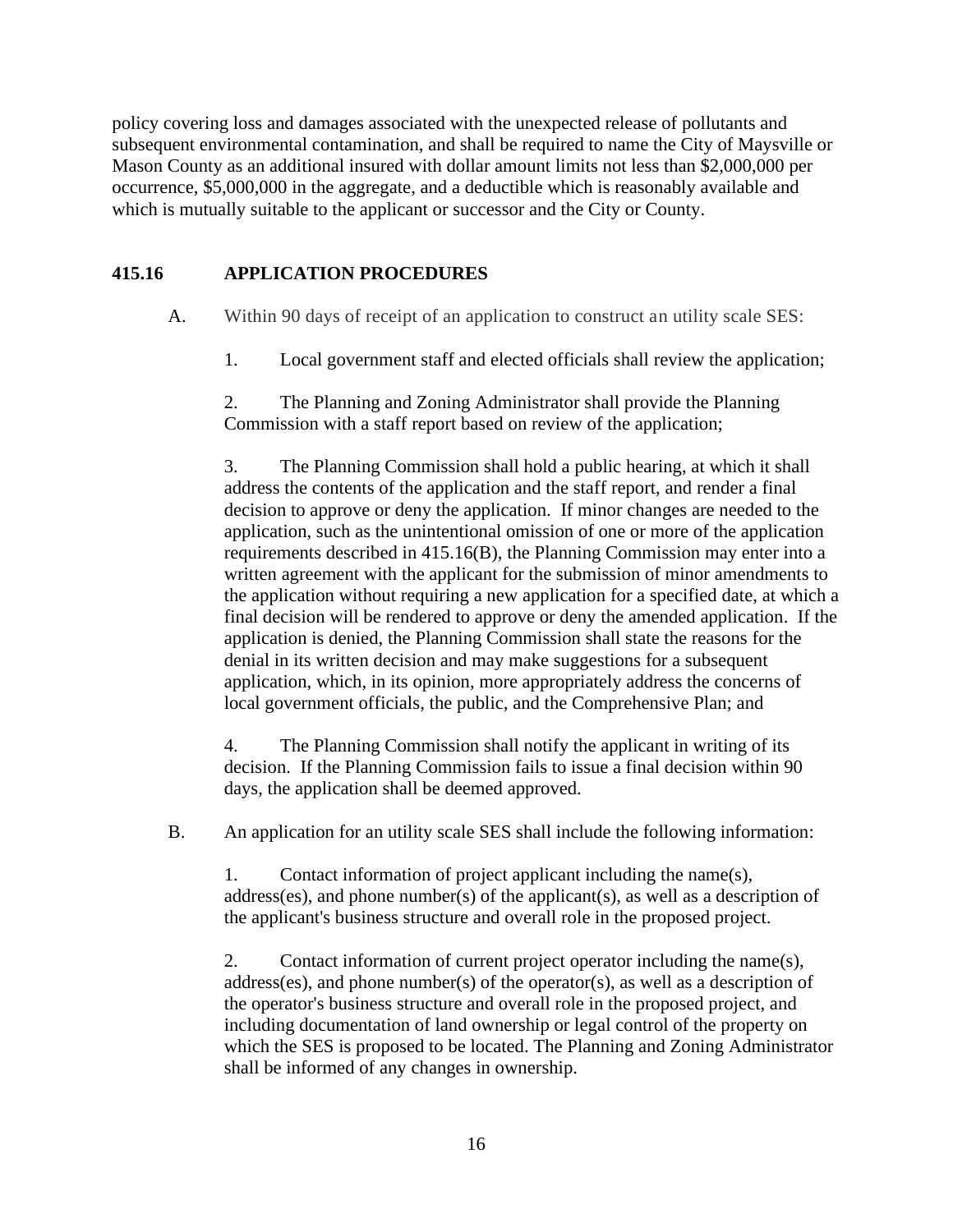3. Legal description. The legal description, address, and general location of the project.

4. A General SES Project Description, including to the extent possible, information on solar panels to be used, including:

- a. Number of solar panels/arrays;
- b. Manufacturer of solar panels with brochure depiction;
- c. Name plate generating capacity;
- d. Solar panel/array heights;

e. Installation depths of solar arrays and any associated underground cabling;

f. The means of interconnecting with the electrical grid;

g. If the applicant has a purchase power agreement (PPA) name the entity; and

h. All related accessory structures.

5. Site Layout Plan. A site layout plan, drawn at an appropriate scale, showing distances pertaining to all applicable setback requirements. The site layout plan must be certified by a registered land surveyor, and depict:

a. Property lines, including identification of adjoining properties, with a notation indicating participating and non-participating landowners;

b. SES access roads;

c. Substations(s), and operational support meteorological tower(s) location;

d. Operation and maintenance building location (building to be permitted separately);

e. Electrical cabling;

f. Ancillary equipment, including batteries;

g. Occupied structures within a quarter mile of all proposed SES project areas;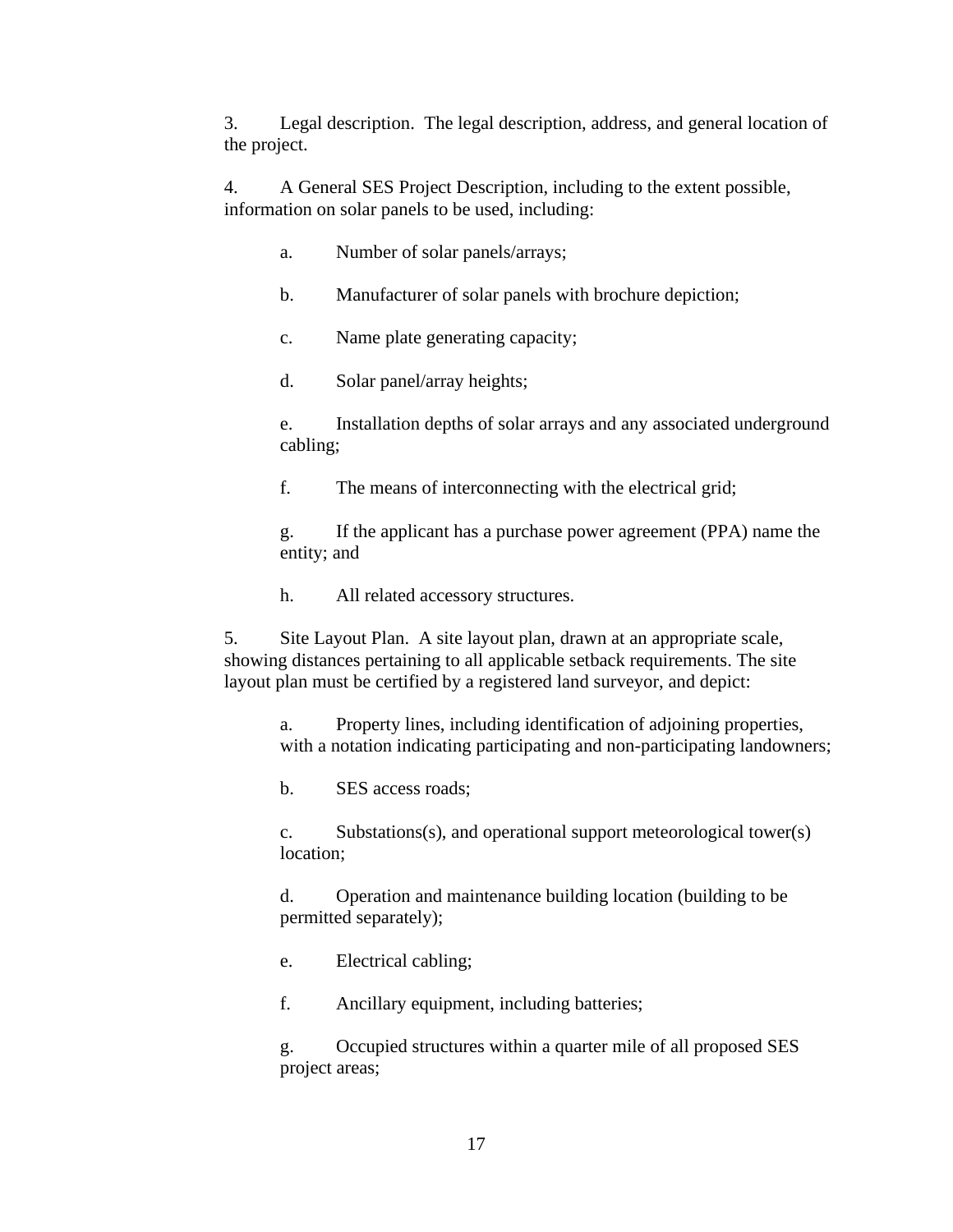h. Distances from SES arrays to each setback requirement;

i Location of all existing and planned public roads which abut or traverse the proposed site;

j. The location of all above-ground utility lines within a distance of one mile of any proposed SES structure;

k. The location of any historic or heritage sites within the SES Project Area;

l. The location of any wetlands based upon a delineation plan prepared in accordance with the applicable U.S. Army Corps of Engineers requirements and guidelines;

m. The location of any floodplain, floodway, or flood-prone areas based on flood maps prepared by the Federal Emergency Management Agency; and

n. A topographical map of the project area and a one-mile perimeter with contours of not more than ten  $(10)$  foot intervals.

6. A map from the Natural Resources Conservation Service identifying prime farmland and farmland of statewide importance (if in a district zoned as agricultural).

7. Sound Study. A sound study that identifies all known occupied structures within 1,000 feet of every proposed SES project area, including a description of the potential sonic impacts of any SES arrays or structures and on adjacent properties as per standards indicated in Section 415.10(E).

8. Communications Study. A communications study required by Section 415.11 (B).

9. Utility Notification. Evidence that the pertinent electric utility company has granted approval for interconnection.

10. Statement of Federal Aviation Administration compliance. A statement of compliance with all applicable Federal Aviation rules and regulations, including any necessary approvals for installations within proximity to an airport, and/or studies/compliance related to glare effects from SES.

11. Statement of Kentucky Airport Zoning Commission compliance. A statement of compliance with all applicable Kentucky Airport Zoning Commission rules and regulations and any necessary approvals for installations within proximity to an airport.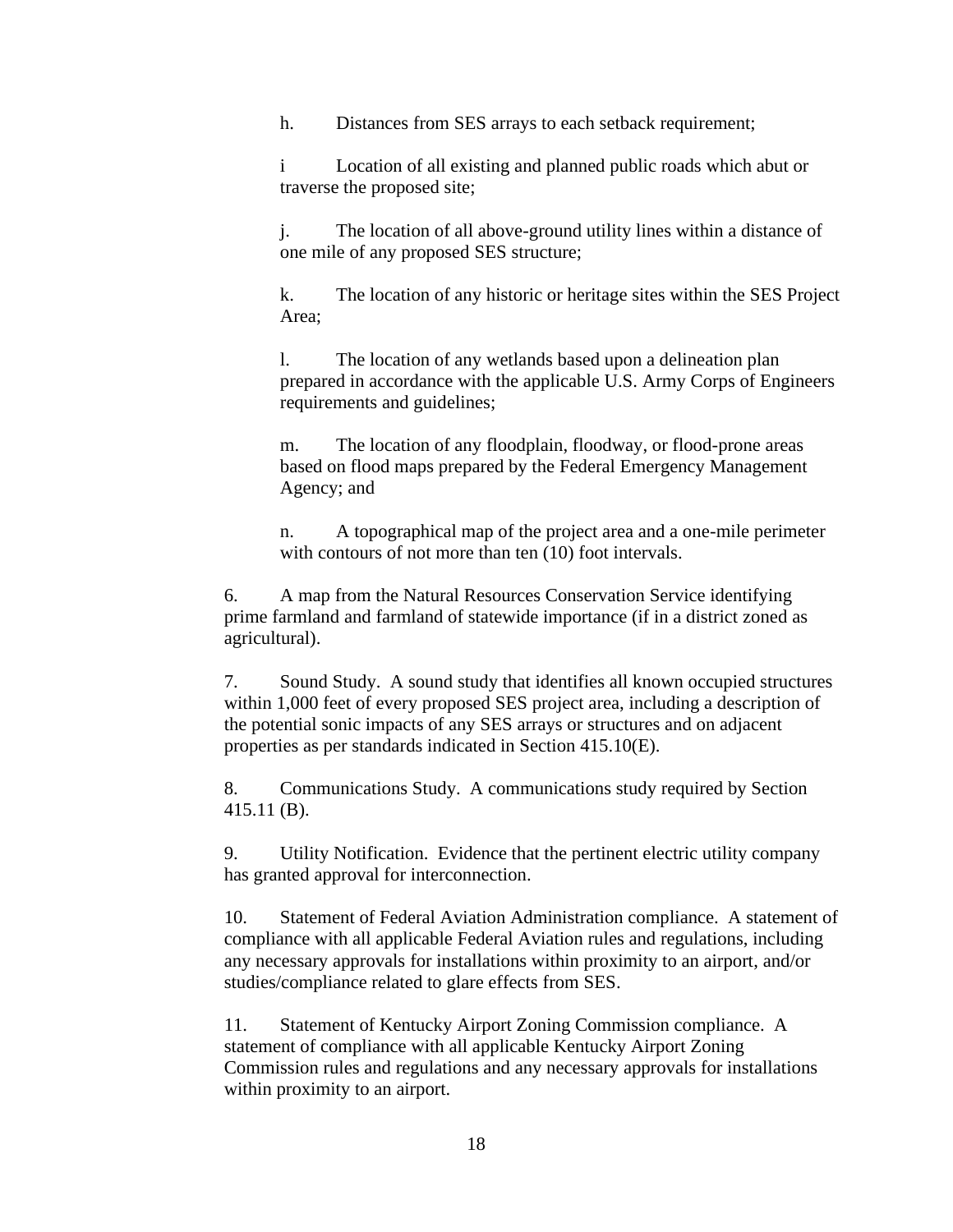12. Compliance with Fish and Wildlife Requirements. Proof of correspondence and cooperation with wildlife agencies for the purposes of preventing harm to endangered or protected wildlife species and migratory birds and in compliance with the Endangered Species Act and the Migratory Bird Treaty Act. Applicants shall provide documentation that they are in communication and cooperation with the U.S. Fish and Wildlife Service and the Kentucky Department of Natural Resources.

13. Compliance with National Electrical Code. A line drawing of the electrical components in sufficient detail to allow for a determination that the manner of installation conforms to the National Electrical Code. This information is typically supplied by the manufacturer.

14. Compliance with Commonwealth of Kentucky Department for Environmental Protection Standards. Statements and results from environmental impact studies, including but not limited to geological surveys/studies, air quality studies, water quality studies, and waste studies. If no detailed geological survey or study is required by the Commonwealth of Kentucky Department for Environmental Protection, the applicant must provide such a study or survey using a certified independent geologist; the report of such a study or survey must draw conclusions regarding the anticipated geological effects of utility scale SES development in Mason County.

15. Good Neighbor Notice. An affidavit of service along with supporting documentation that indicates notification was given to all property owners (as per current records of the Mason County, PVA) in and within a quarter mile of the proposed footprint of the SES project no less than 30 days prior to the date of the public hearing. The Notice shall contain at minimum:

a. A map showing the general layout of the project.

b. An opportunity to meet with the petitioner or contact information whereby questions may be asked by the public.

c. A list of steps that will be required to accomplish the project.

16. Any other item reasonably requested by the Planning and Zoning Administrator or the Building Official.

C. Dimensional variance applications for proposed utility scale SES facilities shall be reviewed and decided by the relevant board of adjustment through the process outlined in KRS Chapter 100 and Section 404 of this ordinance.

### **415.17 PRE-CONSTRUCTION REQUIREMENTS**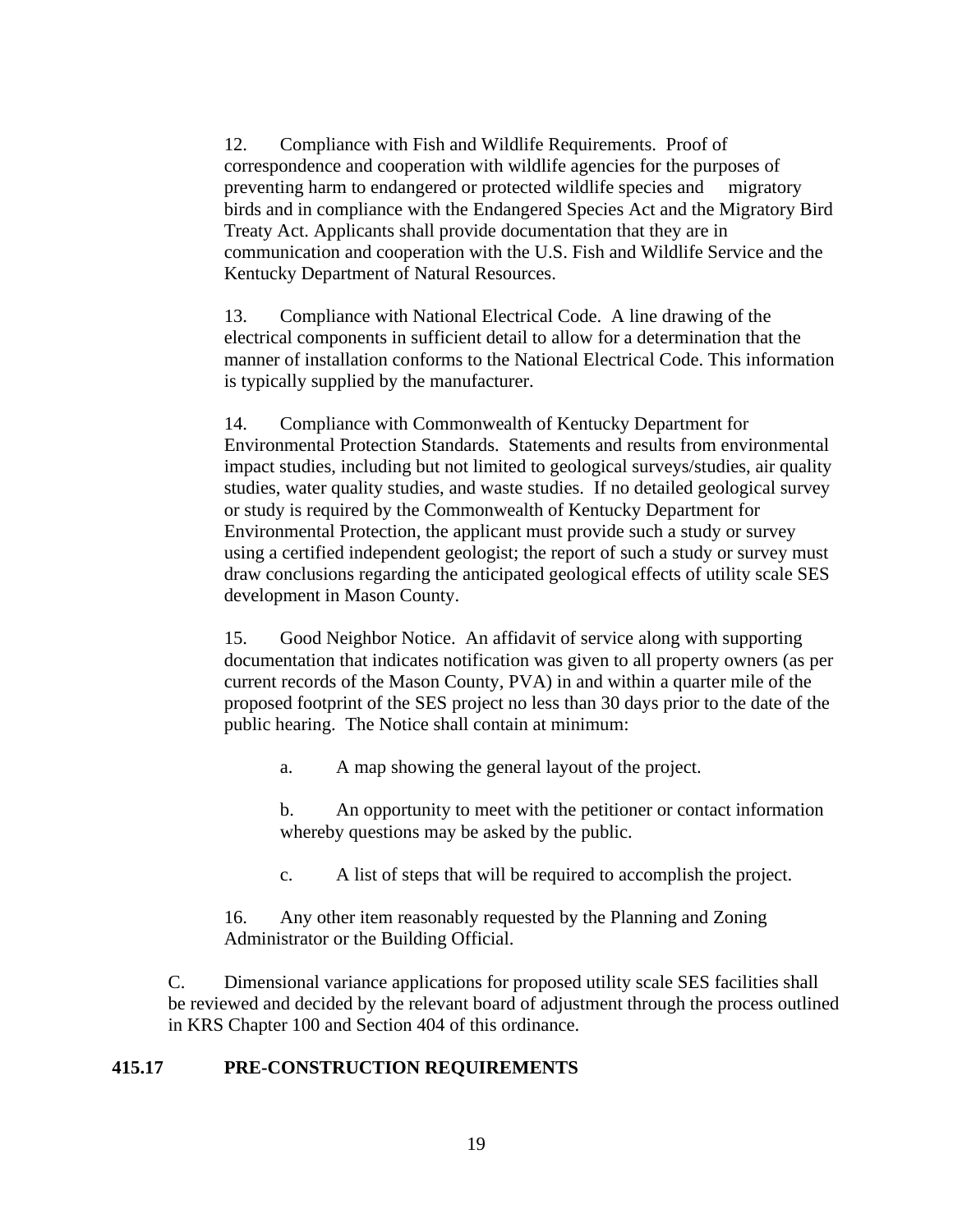Prior to the commencement of construction but subsequent to the issuance of a permit as provided for in section 415.16 herein, the following shall be required and materials submitted and reviewed by local government staff and elected officials, who shall certify that the submissions are in compliance with all applicable regulations:

A. Federal Aviation Administration permits application and approval, if applicable.

B. Decommissioning Plan as described in Section 415.13.

C. Economic Development Agreement, Drainage, and Road Use and Maintenance Agreements required before issuance of an improvement location permit.

1. An Economic Development Agreement approved by the appropriate Executive authority shall be developed. The Executive authority may include other stakeholders in the negotiations at its discretion. The Economic Development Agreement includes all economic incentives, such as tax revenue, that will benefit the community.

2. A Road Use and Services Maintenance Agreement approved by the appropriate Executive authority that addresses, at minimum, the following:

a. A compilation of routes that will be used for construction and maintenance purposes, approved by the Maysville Director of Public Works and/or the Director of the Mason County Roads Department;

b. A documented baseline survey to determine existing road conditions prior to construction. The survey shall include photographs, or video, or a combination thereof, and a written agreement to document the condition of the public facility;

c. A surety bond or similar instrument approved by the County Attorney, in an amount sufficient to ensure that future repairs to public roads are completed to the satisfaction of the unit of local government. The cost of bonding is to be paid by the applicant. This requirement may be addressed in conjunction with the Economic Development Agreement;

d. A plan to address transportation routes and conditions during construction. If the route includes a public road, it shall be approved by the appropriate highway official(s) and school transportation departments;

e. A plan to avoid damage and to address repair to damaged roads;

f. A requirement that newly constructed SES access roads will not impede the flow of water; and

g. Provisions to address crop, field tile, waterway and other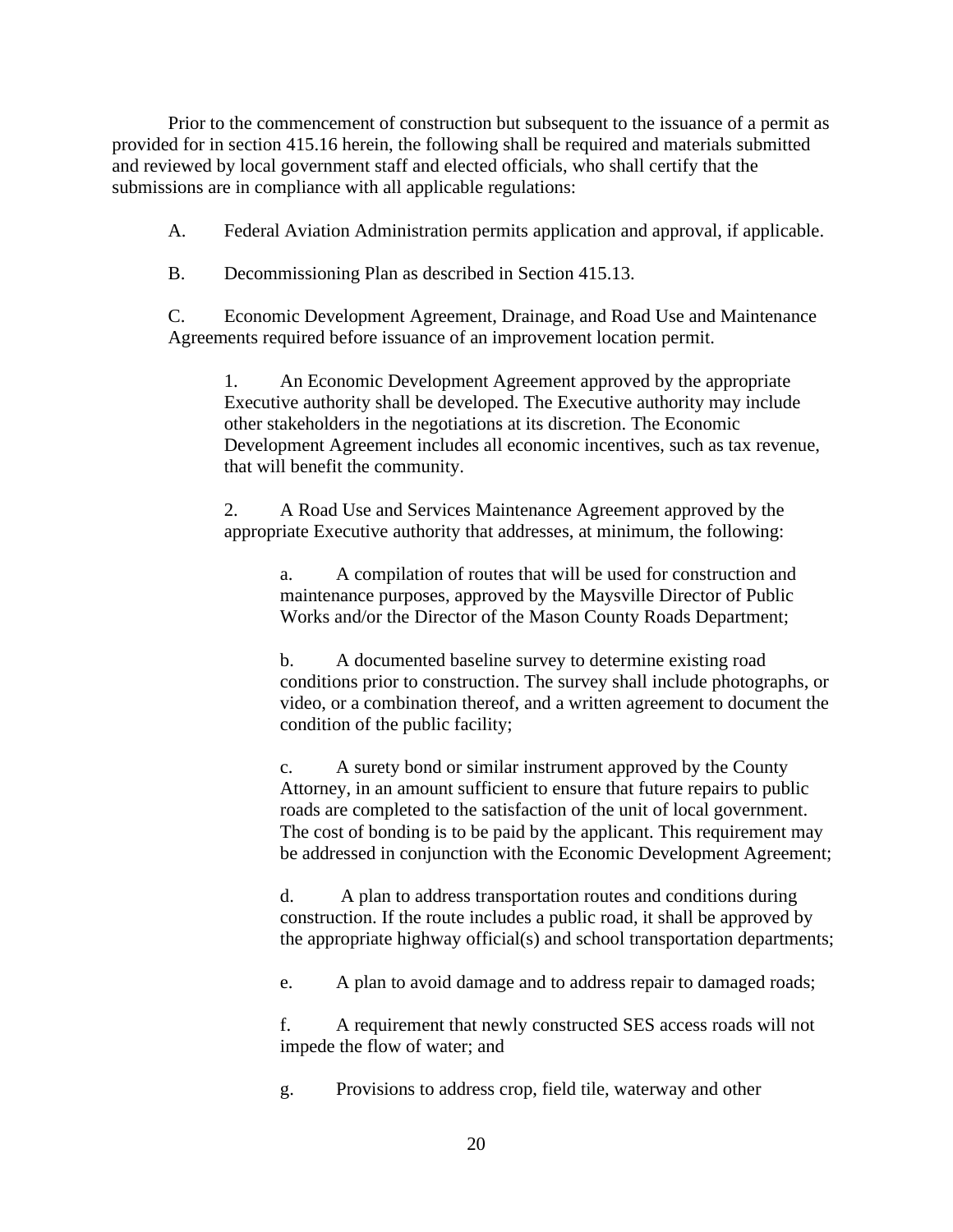## infrastructure damage.

D. An Erosion Control/Stormwater Runoff Plan compliant with any stormwater quality management plan adopted by the State or local applicable jurisdiction.

E. A Utility Plan drawn to the same scale as the site layout plan illustrating the location of all underground utility lines associated with the total SES Project. This may be incorporated into the site plan. The Utility Plan shall also include water infrastructure with a written statement describing how water infrastructure will meet the SES facility's needs.

F. A Dust Control Plan detailing reasonable measures to be employed to control dust during construction of an utility scale SES Project. This may be incorporated into the Road Use and Services Maintenance Agreement.

G. Light Reflection Study. A light reflection modeling study that identifies all known occupied structures and the effect of any SES array on those structures as per Section 415.10(B).

H. Engineering Certification. For all SES, the manufacturer's engineer or another qualified registered independent professional engineer shall certify, as part of the building permit application, that the foundations and designs of SES structures are within accepted professional standards, given local soil and climate conditions. An engineering analysis of SES structures showing compliance with the applicable regulations and certified by a licensed independent professional engineer shall also be submitted. The analysis shall be accompanied by standard drawings of all SES structures. The engineering certification may be completed following submission of an improvement location permit application on condition of being required no later than thirty (30) days prior to initiation of construction.

I. Emergency Management Plan. A site plan that requires the local Emergency Management Director's approval and which describes emergency service access to SES arrays, related structures, batteries, and ancillary equipment and detailed procedures for any potential hazardous emergencies caused by natural or man-made disasters that could occur within the SES facility, such as battery fires due to lighting strikes or equipment failures. This plan includes but is not limited to procedures for the evacuation of local citizens within the affected area and the clean-up of hazardous materials and waste created by any such disasters.

# **415.18 POST-CONSTRUCTION REQUIREMENTS**

A. Post-construction, the operator shall comply with the following provisions:

1. Road Repairs. Any road damage caused by the construction of project equipment, the installation of the same, or the removal of the same, shall be repaired as per the Road Use and Services Maintenance Agreement.